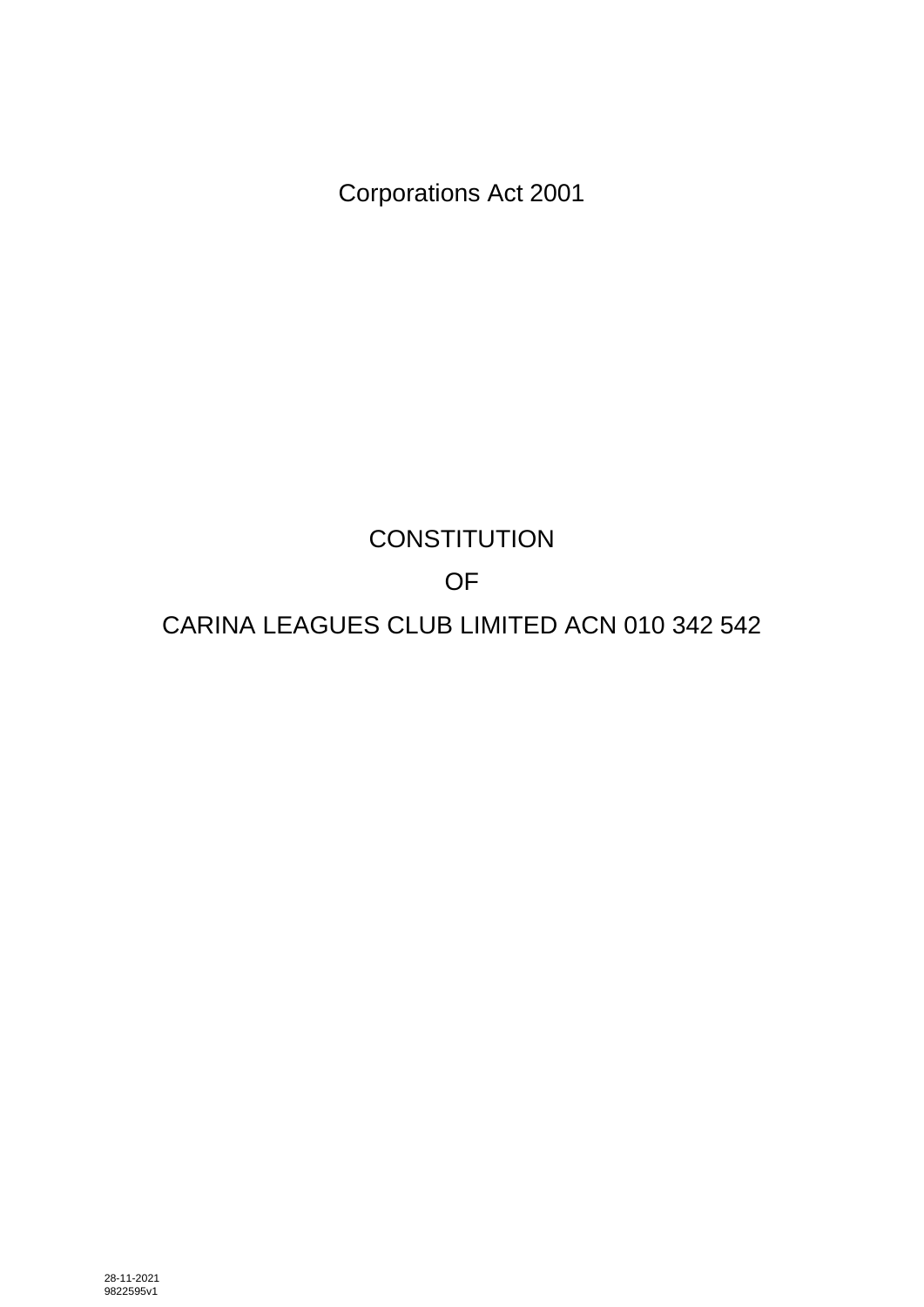## **Table of Contents**

| $\mathbf{1}$   |  |
|----------------|--|
| 1.1            |  |
| 1.2            |  |
| 1.3            |  |
| 1.4            |  |
| $\overline{2}$ |  |
| 2.1            |  |
| 2.2            |  |
| 2.3            |  |
| 3              |  |
| 4              |  |
| 5              |  |
| 5.1            |  |
| 5.2            |  |
| 5.3            |  |
| 5.4            |  |
| 5.5            |  |
| 5.6            |  |
| 5.7            |  |
| 5.8            |  |
| 5.9            |  |
| 5.10           |  |
| 5.11           |  |
| 5.12           |  |
| 5.13           |  |
| 5.14           |  |
| 6              |  |
| 6.1            |  |
| 6.2            |  |
| 6.3            |  |
| 6.4            |  |
| 6.5            |  |
| 6.6            |  |
| 6.7            |  |
| 6.8            |  |
| $\overline{7}$ |  |
|                |  |
| 7.1            |  |
| 7.2            |  |
| 7.3            |  |
| 7.4            |  |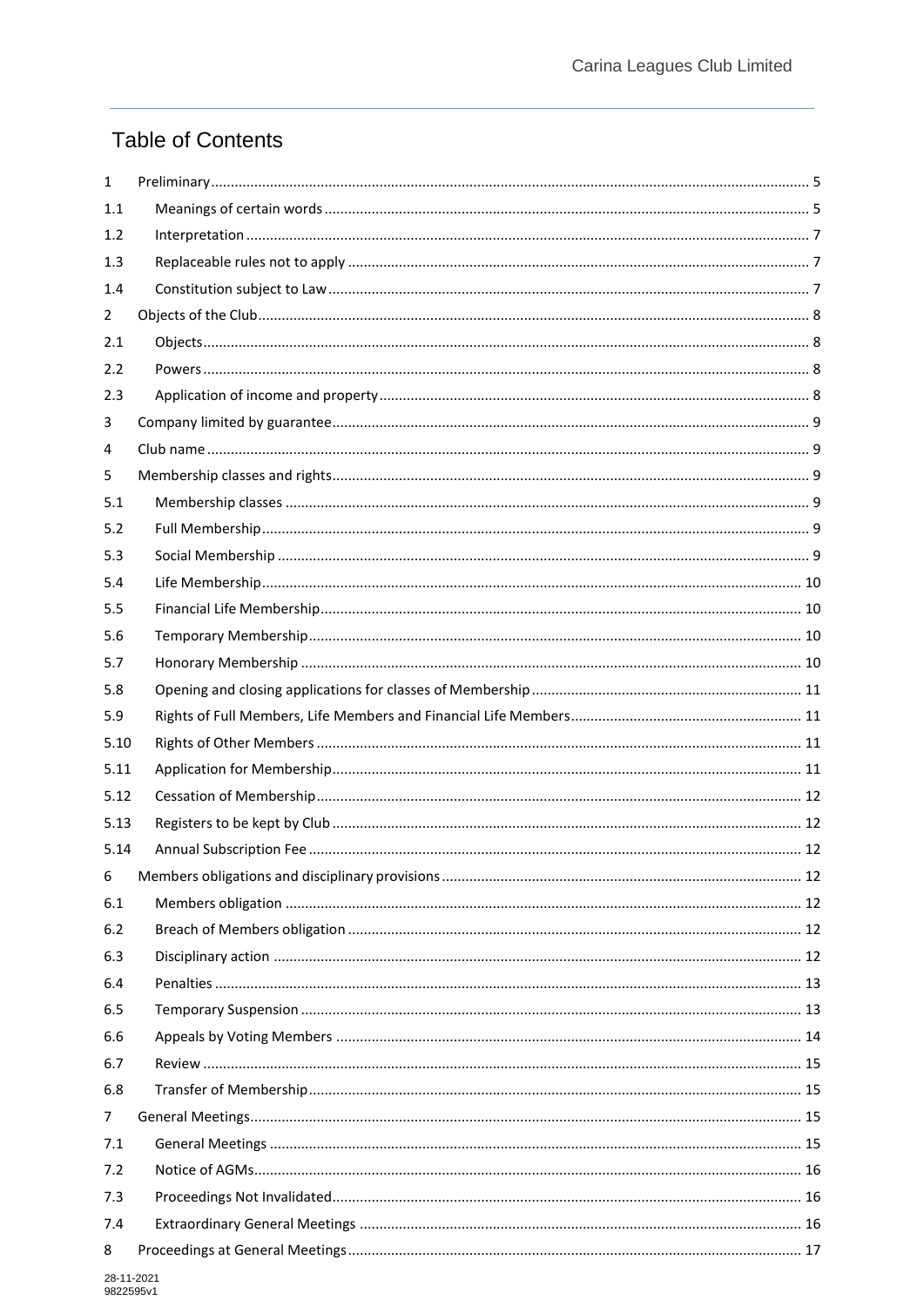| 8.1   |  |
|-------|--|
| 8.2   |  |
| 8.3   |  |
| 8.4   |  |
| 8.5   |  |
| 8.6   |  |
| 9     |  |
| 9.1   |  |
| 9.2   |  |
| 9.3   |  |
| 9.4   |  |
| 9.5   |  |
| 9.6   |  |
| 10    |  |
| 10.1  |  |
| 10.2  |  |
| 10.3  |  |
| 10.4  |  |
| 10.5  |  |
| 10.6  |  |
| 10.7  |  |
| 10.8  |  |
| 10.9  |  |
| 10.10 |  |
| 10.11 |  |
| 11    |  |
| 12    |  |
| 12.1  |  |
| 12.2  |  |
| 12.3  |  |
| 12.4  |  |
| 13    |  |
| 13.1  |  |
| 14    |  |
| 14.1  |  |
| 14.2  |  |
| 14.3  |  |
| 14.4  |  |
| 14.5  |  |
| 14.6  |  |
| 14.7  |  |
| 14.8  |  |
| 14.9  |  |
|       |  |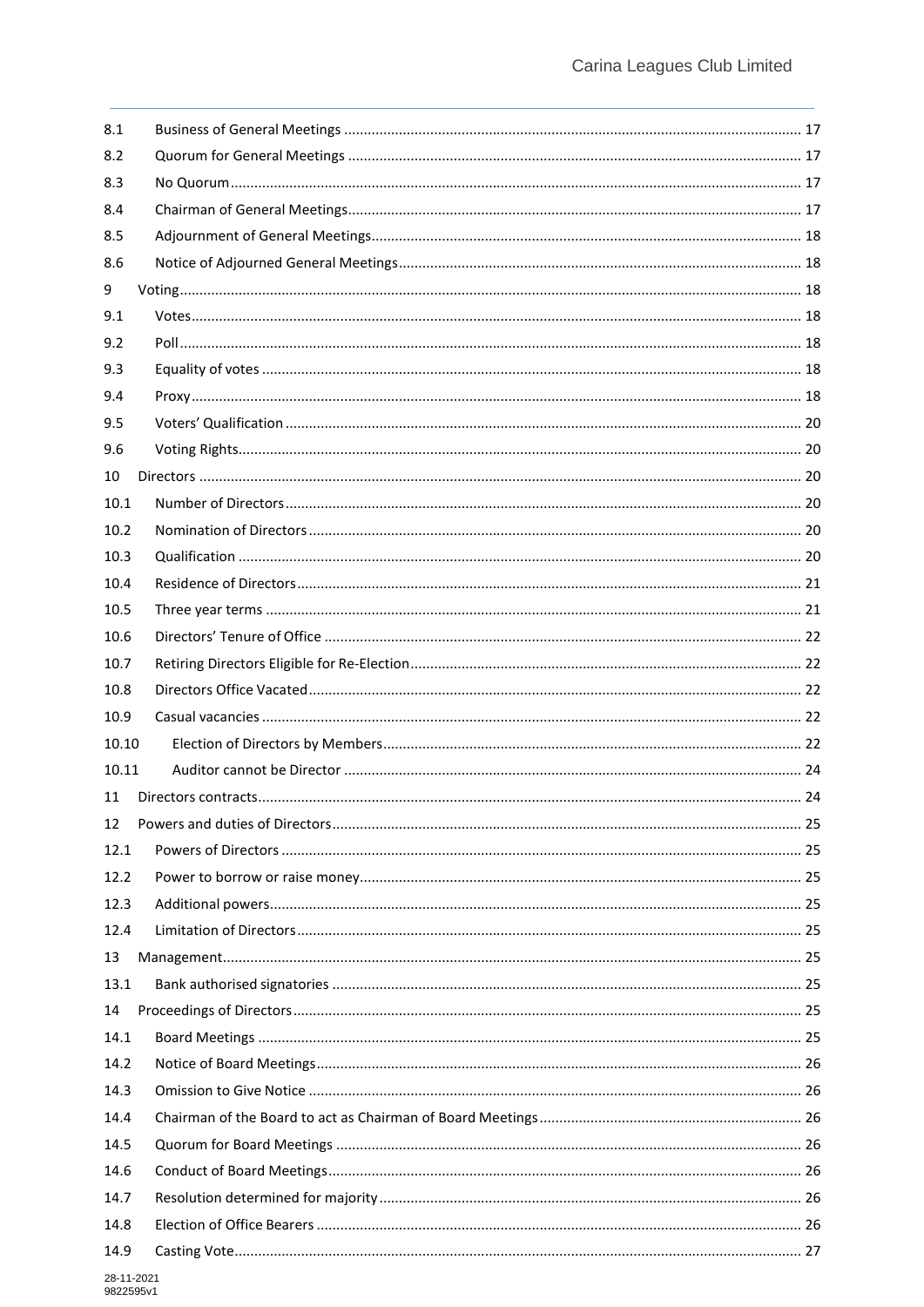| 15   |  |
|------|--|
| 16   |  |
| 17   |  |
| 17.1 |  |
| 17.2 |  |
| 18   |  |
| 18.1 |  |
| 18.2 |  |
| 19   |  |
| 20   |  |
| 20.1 |  |
| 20.2 |  |
| 20.3 |  |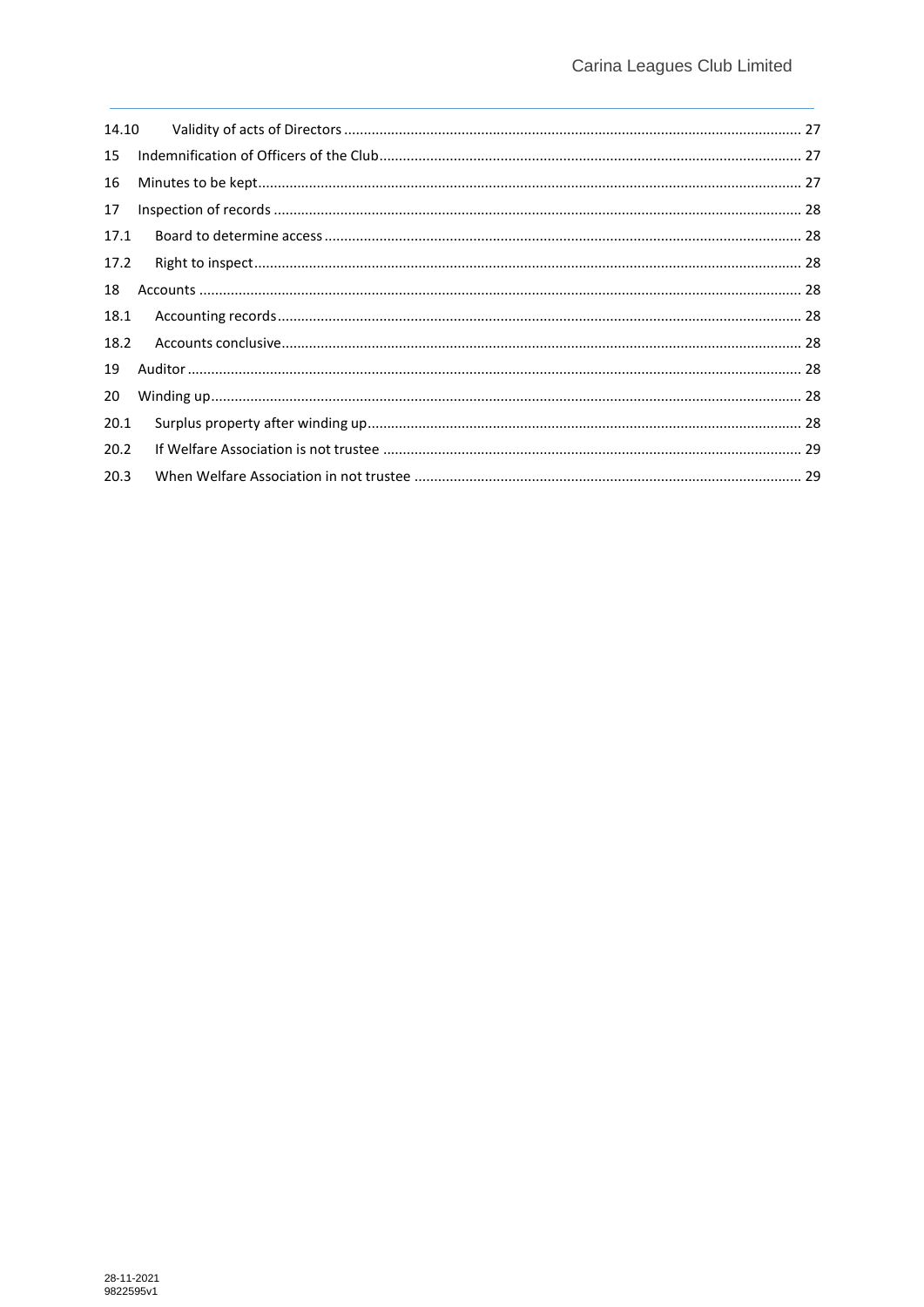### <span id="page-4-0"></span>1 Preliminary

#### <span id="page-4-1"></span>**1.1 Meanings of certain words**

In this Constitution, some words have a special meaning. Unless the context otherwise requires, those words and their respective meanings are set out below:

**AGM** refers to the annual general meeting of the Club.

**Annual Reports** refers to the Financial Report for the last financial year of the Company, together with such accounts, reports and statements as are required by the Corporations Act for that year.

**Article** or **Articles** means and refers to the clauses of this Constitution for the time being in force.

**Board** means the body of Directors for the time being of the Club acting in that capacity and, where the context permits, includes a person or persons nominated by the Board to perform a specified function, when they are performing that function.

**Chairman of the Board** means the person elected to act as Chairman of theBoard of Directors.

**Chairman of the meeting** means the person nominated, appointed or elected to chair that meeting in accordance with the Constitution.

**Club** means CARINA LEAGUES CLUB LIMITED ACN 010 342 542.

**Constitution** means the Constitution of the Club for the time being inforce.

**Director** or **Directors** means the Directors of the Club from time to time.

**Executive of the Board** means the body of Directors acting as a group in their executive capacities and holding the positions of Chairman, Vice-Chairman, Secretary and Treasurer.

**Financial Report** means the Financial Statement, notes to the Financial Statement and the Directors' declaration about the Financial Statements and notes.

**Financial Statement** or **Statements** has the same meaning as under the Law.

**Financial Year** means the twelve month period commencing 1 July in each year and concluding 30 June in the following year.

**Full Member** means any person that has been admitted as a Full Member of the Club in accordance with this Constitution or an Ordinary Member admitted under the previous Articles of Association of the Club and who has not changed Membership class, resigned, or otherwise has their Membership terminated. The term also includes those of the Original Subscribers who are still living at the date of adoption of this Constitution and who have not resigned, changed Membership class or otherwise had their Membership terminated.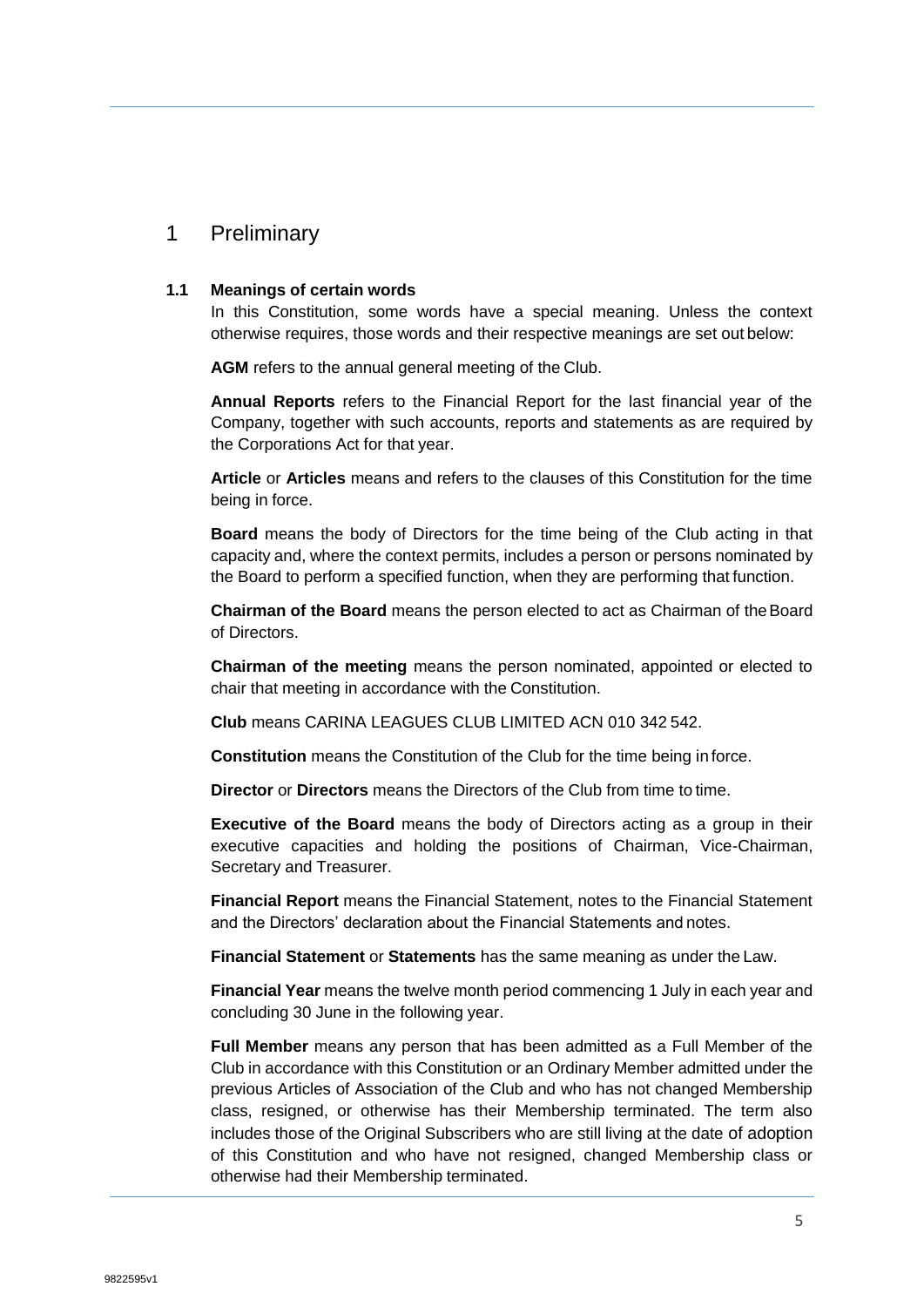**Gaming Act** means the Gaming Machine Act 1991 (Qld.) or any other law which replaces that Act and which regulates to the operation of gaming machines and other gaming opportunities (eg. TAB, Keno) in the State of Queensland.

**Gaming Commission** means the Gaming Commission established under the Gaming Act.

**General Manager** means the person employed or appointed by the Board of the Club to be responsible for the day to day operations of the Club.

**Guest and Visitors Register** means the register of all guests and visitors required to be kept pursuant to the Liquor Act.

**Honorary Member** means any person who is admitted as an Honorary Member of the Club in accordance with this Constitution.

**Law** means the Corporations Law contained in the Corporations Act 2001 (Cth.) and any regulations made under that Act as amended from time to time and any Act by which it may be replaced.

**Licensing Authority** means the person or body responsible for the administration of licence applications under the Liquor Act.

**Life Member** means any person who is admitted as a Life Member of the Club in accordance with this Constitution and Life Members who have been duly admitted to that honour prior to the adoption of this Constitution.

**Liquor Act** means the Liquor Act 1992 (Qld) or such corresponding Act or Acts for the time being in force or any statutory modifications of that Act or those Acts.

**Member** means any person who is admitted as a Member of any class of the Club in accordance with this Constitution and any person who is a Member at the time of adoption of this Constitution.

**Members Register** means the register of Members of the Club required to be kept under the Law and the Liquor Act.

**Original Subscribers** means the original subscribers to the Memorandum of Association of the Club being

> BRIAN JOSEPH MINNIKIN FRANCIS NEIL NICHOLSON ROBERT ARTHUR DAVIES DAVIS IAN BRACEWELL WOODROW KEVIN BUCKMASTER GARY VERNON FISHER FRANCIS TERRY KEOGH STEPHEN JOSEPH CARMODY JOHN ANTHONY CAVES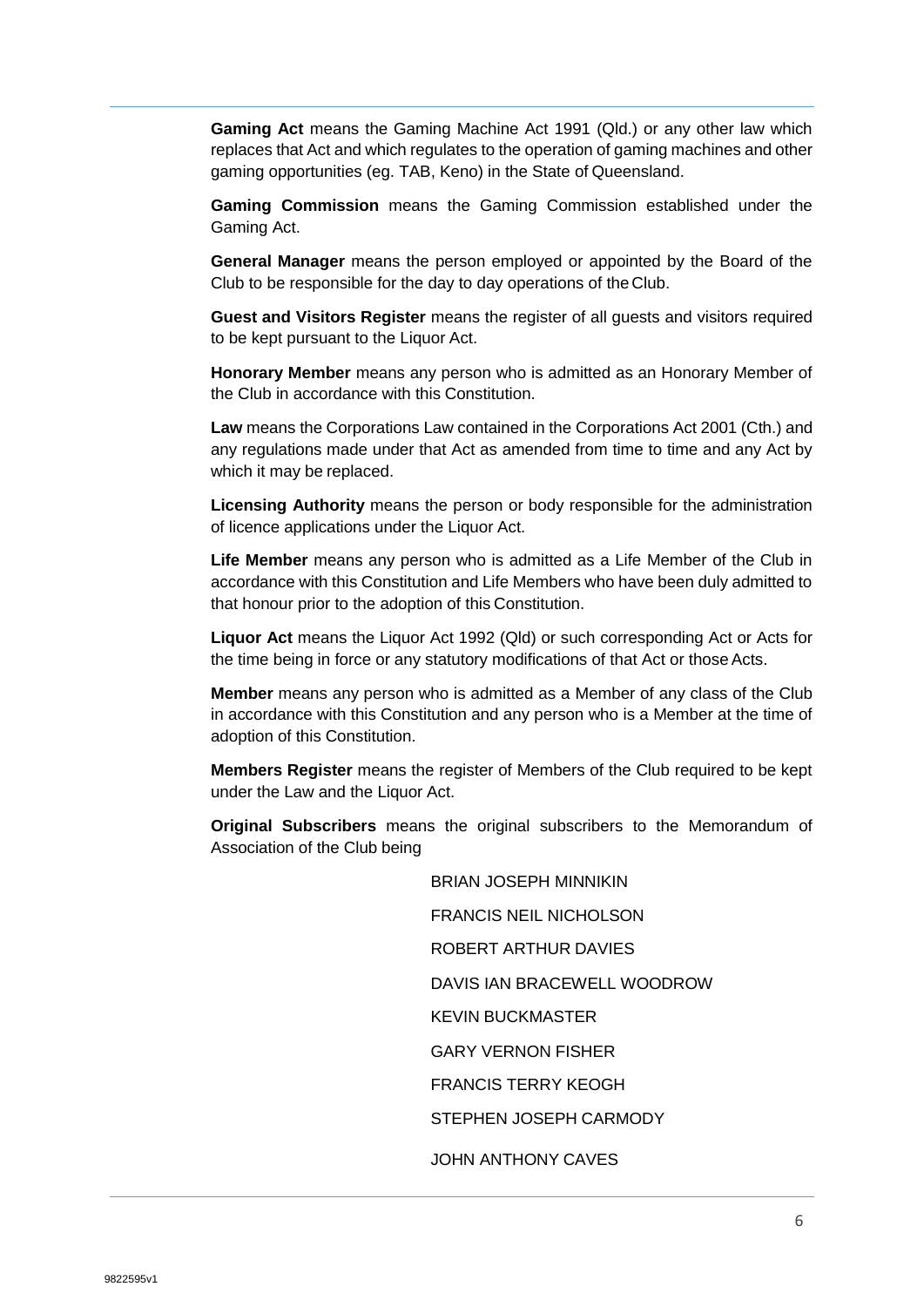**Premises** means Carina Leagues Club at Creek Road Carina Qld 4152 and other premises maintained or managed by the Club from time to time.

**Rules and Regulations** means rules and regulations of the Club made by the Board from time to time.

**Seal** means the common seal of the Club.

**Secretary** means any person appointed (whether or not on an honorary basis) to perform the duties of Secretary of the Board of the Club within the meaning of the Law.

**Social Member** means any person who has been admitted and remains a Social Member in accordance with this Constitution.

**Special Resolution** has the same meaning as in the Law.

**Working Day** means a day other than a Saturday, Sunday or a day which is a public holiday in Brisbane.

#### <span id="page-6-0"></span>**1.2 Interpretation**

In this Constitution, unless the context otherwise requires:

- a) The singular includes the plural and vice versa.
- b) Reference to one gender includes every gender.
- c) Reference to any officer of the Club includes any person acting for the time being as such officer.
- d) Reference to a person includes a reference to a natural person or any other entity recognised by law.
- e) Reference to the Law or the Liquor Act or Gaming Act, includes any relevant Acts and any regulations made under those Acts.
- f) An expression used in a particular part or division of the Law that is given by that part or division a special meaning for the purposes of that part or division has in any of the Articles of the Constitution that deals with a matter dealt with by that part or division unless the contrary intention appears the samemeaning as in the part or division.
- g) The headings and index to the Constitution or groups of Articles are for convenience only and do not form part of this Constitution.
- h) In writing or written includes printed, and other means of representing or reproducing words in a visible form.

#### <span id="page-6-1"></span>**1.3 Replaceable rules not to apply**

The provisions of the Law that apply as replaceable rules do not apply to the Club.

#### <span id="page-6-2"></span>**1.4 Constitution subject to Law**

This Constitution is subject to the Law and where there is any inconsistency between an Article of this Constitution and the Law, the Law prevails to the extent of inconsistency.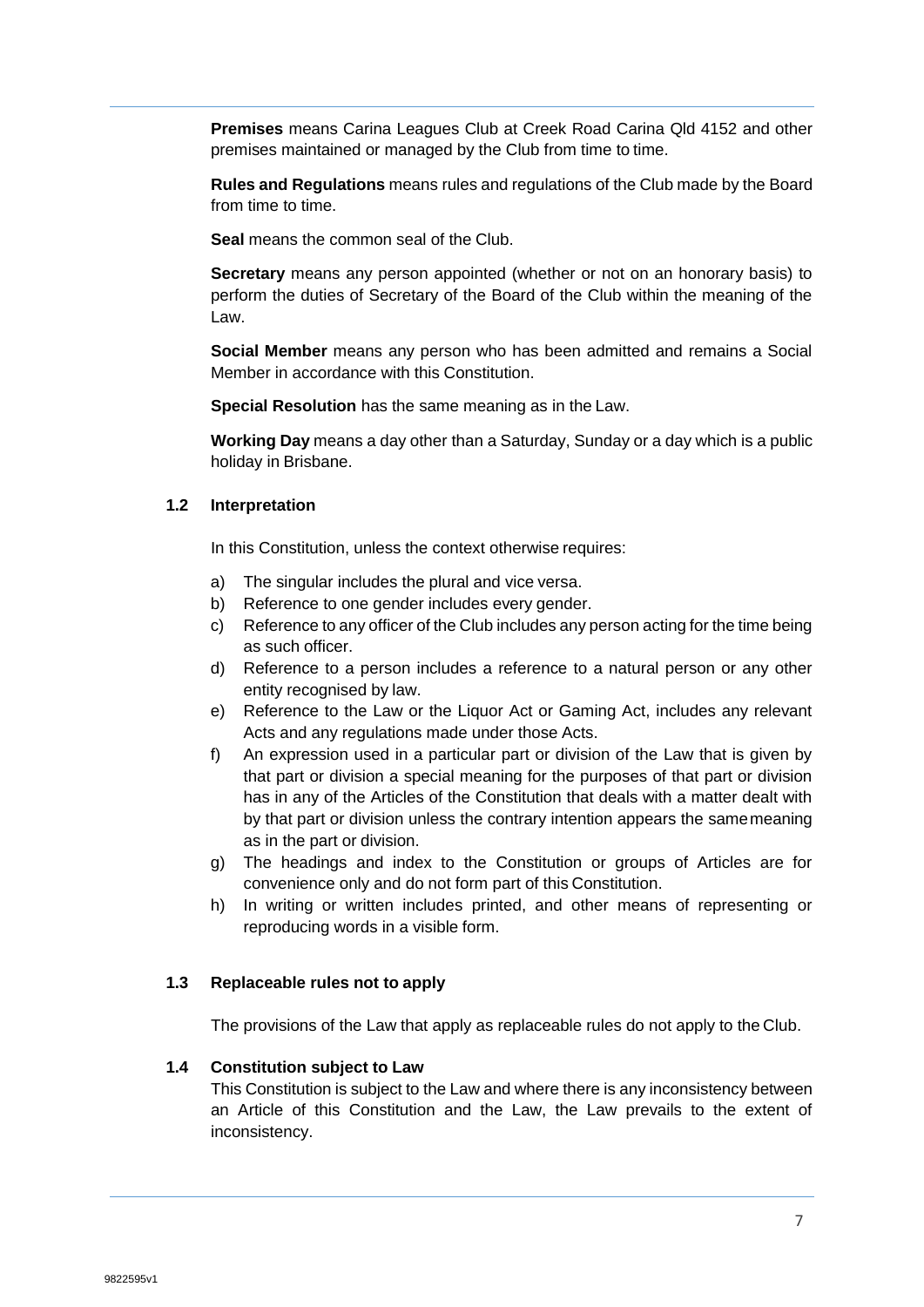### <span id="page-7-0"></span>2 Objects of the Club

### <span id="page-7-1"></span>**2.1 Objects**

The Objects of the Club are:

- a) To provide and maintain a Clubhouse and other facilities for Members and guests.
- b) To generate financial resources to be applied to achieve the objects of the Club.
- c) To promote, foster support and encourage the aims and objects of Carina Junior Rugby League Football Club Inc. ("Carina JRLFC") and all associatedmatters.
- d) To promote, foster support and encourage the aims and objects of the Camp Hill Carina Welfare Association Trust and all associated matters.
- e) To assist by financial aid or by other means individuals or organisations which are devoted to community-based, charitable or benevolent initiatives as seen fit by the Board.
- f) To do all such other lawful things that are incidental or conducive to achieving the Objects of the Club or which may be calculated to advance directly or indirectly the interests of the Club.

#### <span id="page-7-2"></span>**2.2 Powers**

The Club has all the powers defined in the Law. However, those powers must not be exercised in contravention of this Constitution.

#### <span id="page-7-3"></span>**2.3 Application of income and property**

The income and property of the Club must be applied solely towards the promotion of the Objects of the Club as set out in this Constitution and no portion of the income or property will be paid or transferred directly or indirectly by way of dividend bonus or otherwise by way of profit to Members. However, no provision in this Constitution shall prevent the payment, in good faith, of:

- a) Interest to any Members in respect of monies advanced by him to the Club or otherwise owing by the Club to him.
- b) Remuneration to any officers or servants of the Club or to any Member of the Club or other person in return for any services rendered or payment for goods sold to the Club.
- c) Grants and donations in accordance with the Objects of the Club.
- d) Directors' fees to the Directors of the Club to compensate for travel and other costs incurred and time provided in execution of their duties as Directors. Such fees shall be paid to each Director attending a meeting at a rate determined by the Board from time to time.

For the purposes of this article the term "meeting" means a formal meeting of the Board or the Executive or a duly constituted Sub-committee of the Board from which minutes and or a report are prepared and included in the records of the Board.

In the annual financial reports of the Club, a separate record must be made of the total Directors' fees paid, under this article, in the year for which the report is made.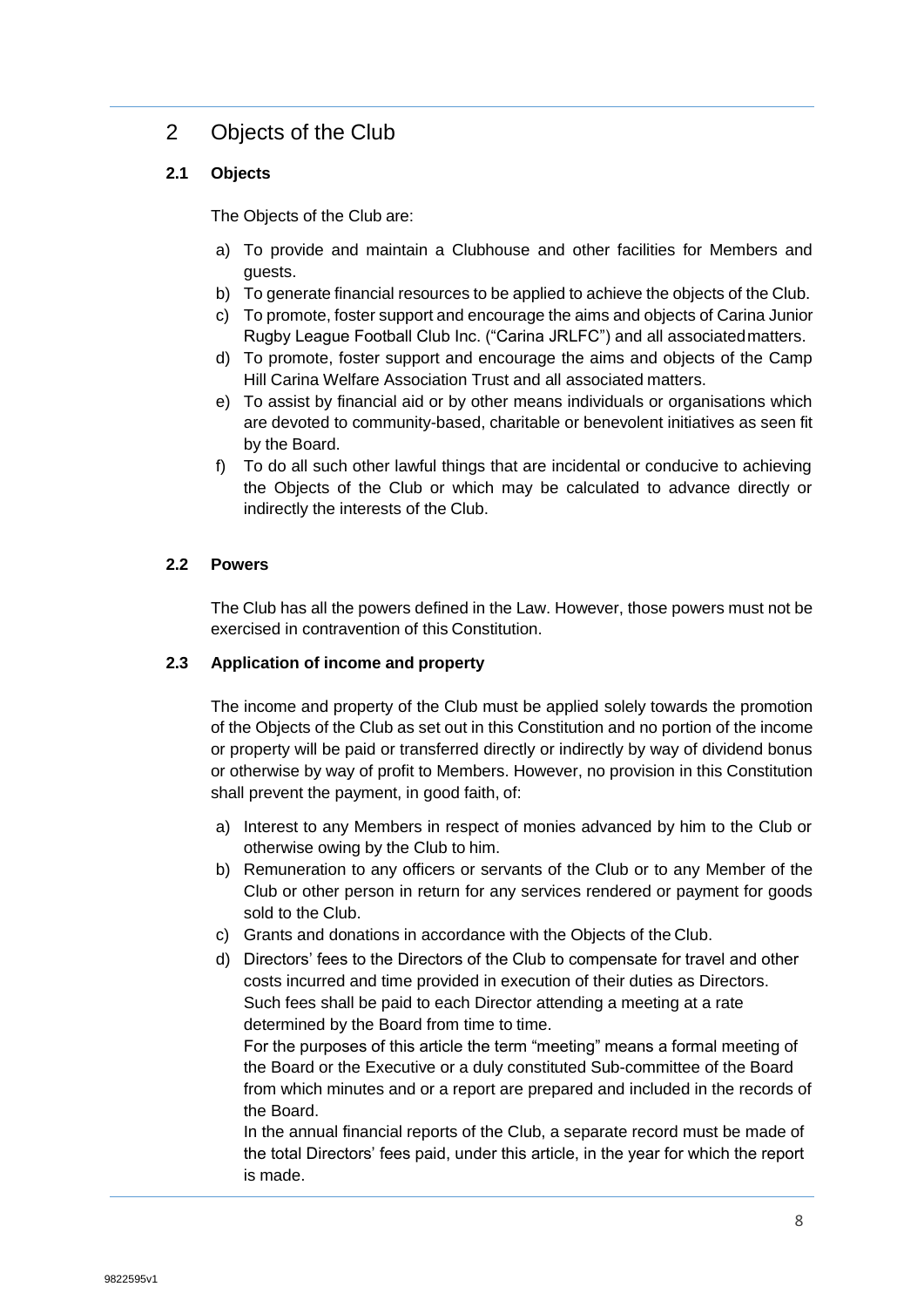e) Reimbursement of general expenses actually incurred in the pursuit of the business of the Club.

### <span id="page-8-0"></span>3 Company limited by guarantee

The Club is a company limited by Guarantee and accordingly, the following provisions apply:

- a) The number of members will be at least the minimum required by the Law but will be otherwise unlimited;
- b) The liability of members is limited in the manner described in Article 3 (c): and
- c) Every member (excluding Honorary Members) undertakes to contribute to the assets of the Club in the event of it being wound up while he is a member or within one year afterwards for payment of the debts and liabilities of the Club contracted before the time at which he ceased to be a member and of the costs, charges and expenses of winding up the Club and for the adjustment of the rights of the contributories amongst themselves up to a maximum of ten dollars (\$10.00).

### <span id="page-8-1"></span>4 Club name

The name of the Club is CARINA LEAGUES CLUBLIMITED.

### <span id="page-8-2"></span>5 Membership classes and rights

#### <span id="page-8-3"></span>**5.1 Membership classes**

The membership of the Club will consist of the following classes:

- a) Full Members;
- b) Social Members;
- c) Life Members;
- d) Financial Life Members;
- e) Temporary Members; and
- f) Honorary Members.

### <span id="page-8-4"></span>**5.2 Full Membership**

A person may be accepted by the Board as a Full Member provided that person meets all of the following criteria. That person:

- a) has attained the age of 18 years;
- b) is of good character and repute;
- c) agrees to support the Objects of the Club; and
- d) has paid the Full Membership subscription fee as set by the Board from time to time.

#### <span id="page-8-5"></span>**5.3 Social Membership**

A person may be accepted by the Board as a Social Member provided that person meets all of the following criteria. That person: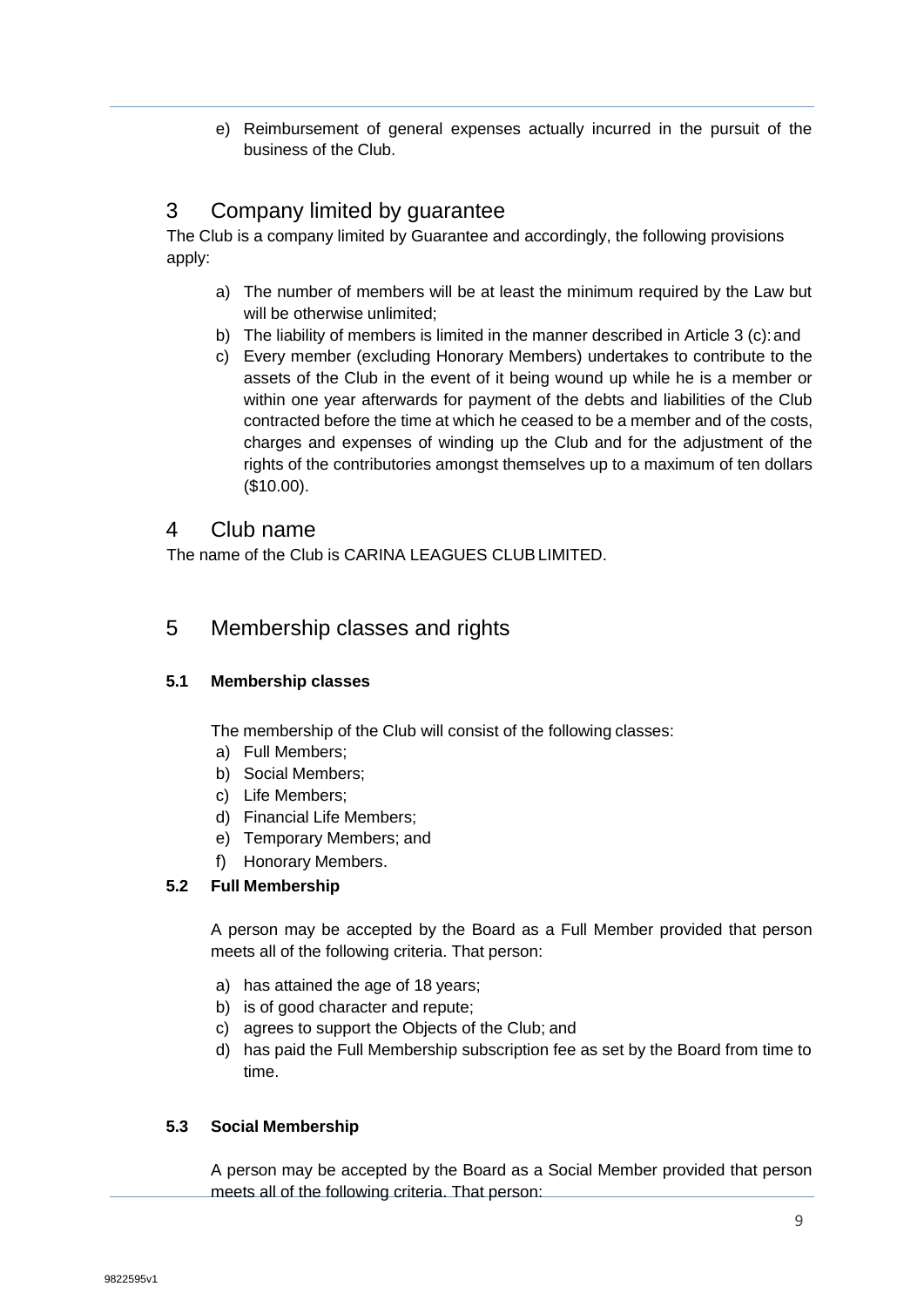- a) has attained the age of 18 years;
- b) is of good character and repute;
- c) agrees to support the Objects of the Club; and
- d) has paid the Social Membership subscription fee as set by the Board from time to time.

#### <span id="page-9-0"></span>**5.4 Life Membership**

Life Membership may be granted to a member who, in the opinion of the majority of the Board, has rendered outstanding and meritorious service to the Club for a period of at least 10 years and whose name has been submitted by the Board to a General Meeting of the Club for approval by Special Resolution.

- a) Notice of intention to move a resolution to grant Life Membership shall be given with the notice of the Annual General Meeting or General Meeting.
- b) Life Members are exempt from the obligation to pay annual subscriptions.

#### <span id="page-9-1"></span>**5.5 Financial Life Membership**

Financial Life Members are those members who were Financial Life Members of the Club when this Constitution was adopted.

Financial Life Members are exempt from the obligation to pay annual subscriptions.

#### <span id="page-9-2"></span>**5.6 Temporary Membership**

A person will be a Temporary Member of the Club when that person:

- a) has made application for Social or Full Membership of the Club; or
- b) has paid the prescribed application fee (if any); and
- c) is awaiting a decision from the Board, or Executive of the Board or a duly delegated sub-committee of the Board, to consider the membership application.

Temporary Membership expires after 30 days of the application or upon the Temporary Member being accepted by the Board as a Social or Full Member of the Club, whichever occurs first.

#### <span id="page-9-3"></span>**5.7 Honorary Membership**

- a) Honorary Membership may be granted by the Chairman of the Board or his nominee or the General Manager or other person authorised by the Board, to any person over the age of 18 years who is:
	- i) An official or member of any visiting city, suburban, country, interstate or overseas sporting team for the duration of the visit of such team.
	- ii) A member of a Rugby League football club other than Carina JRLFC who is visiting Carina JRLFC as a representative of his club for the purpose of participating in or administering a sporting event. Honorary membership will continue for a reasonable period of time prior, during and following the sporting event.
	- iii) A prominent citizen or sportsman visiting the Club for a special occasion. Honorary membership will continue for a reasonable period of time prior, during and following the special occasion.
- b) An Honorary Member shall be entitled only to the privileges of Social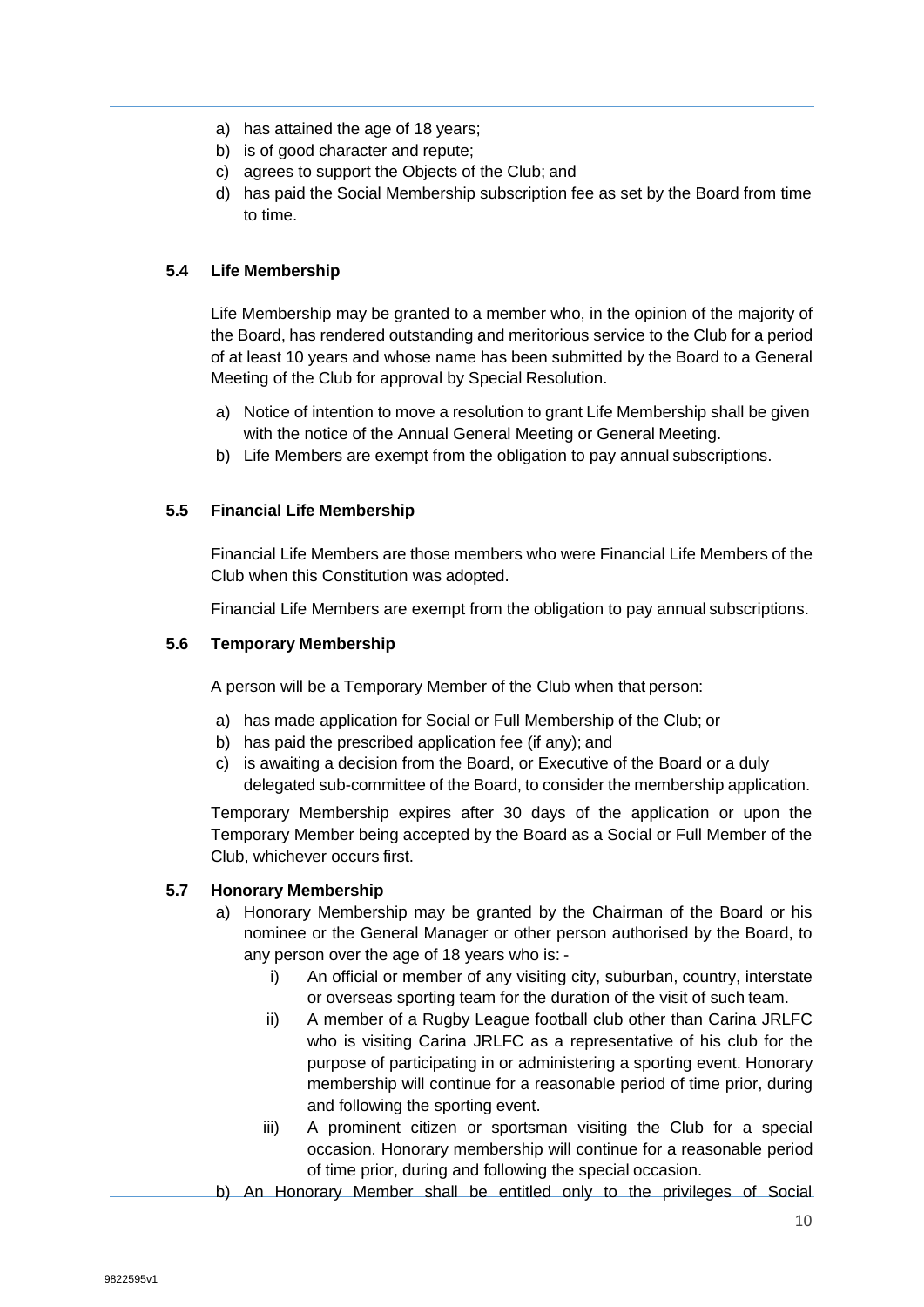Membership of the Club and to play or administer such games, recreationsand pastimes as a determined by or on the invitation of the Board.

c) The Board shall have the power to cancel the Honorary Membership of any person at any time and without assigning any reason.

#### <span id="page-10-0"></span>**5.8 Opening and closing applications for classes of Membership**

The Board may determine from time to time that applications for Membership of some or all of the classes are open or closed as it thinks fit in the interests of the Club.

#### <span id="page-10-1"></span>**5.9 Rights of Full Members, Life Members and Financial Life Members**

Full Members, Life Members and Financial Life Members are entitled to:-

- a) vote;
- b) attend General Meetings of the Club;
- c) propose or second candidacy for roles of Directors;
- d) stand for and hold elected offices within the Club provided they fulfil prescribed eligibility requirements; and
- e) enjoy the other benefits and privileges of membership and to use facilities of the Club as the Board may determine from time to time.

#### <span id="page-10-2"></span>**5.10 Rights of Other Members**

Members of classes of membership other than Full Members, Life Members and Financial Life Members are entitled to enjoy the benefits and privileges of membership and to use the facilities of the Club as the Board may determine from time to time, but they are not entitled to: -

- a) vote;
- b) attend General Meetings of the Club;
- c) propose or second candidacy for roles of Directors; or
- d) stand for and hold elected offices within the Club.

#### <span id="page-10-3"></span>**5.11 Application for Membership**

- a) A person who is eligible for Membership in a particular class for which applications are open may apply to become a Member of the Club in that class.
- b) An application for Membership of the Club must be made in writing in the form prescribed by the Board from time to time and delivered to the Club. Alternatively, the Board may determine from time to time to provide for Membership applications to be electronic/online.
- c) An applicant for Membership must pay the applicable subscription fee at the time of lodging that applicant's application for Membership.
- d) Admission or rejection of an application for Membership shall be determinedby the Board, or the Executive of the Board or a duly delegated sub-committee of the Board, as the case may be, within 30 days of the date of the application.
- e) An applicant whose application for Membership is rejected must be notified by the Club in writing of that rejection as soon as possible after the decision is made.
- f) On the issue of notification of rejection, under Article 5.11(e), the applicant's Temporary Membership ends and the applicant must surrender immediately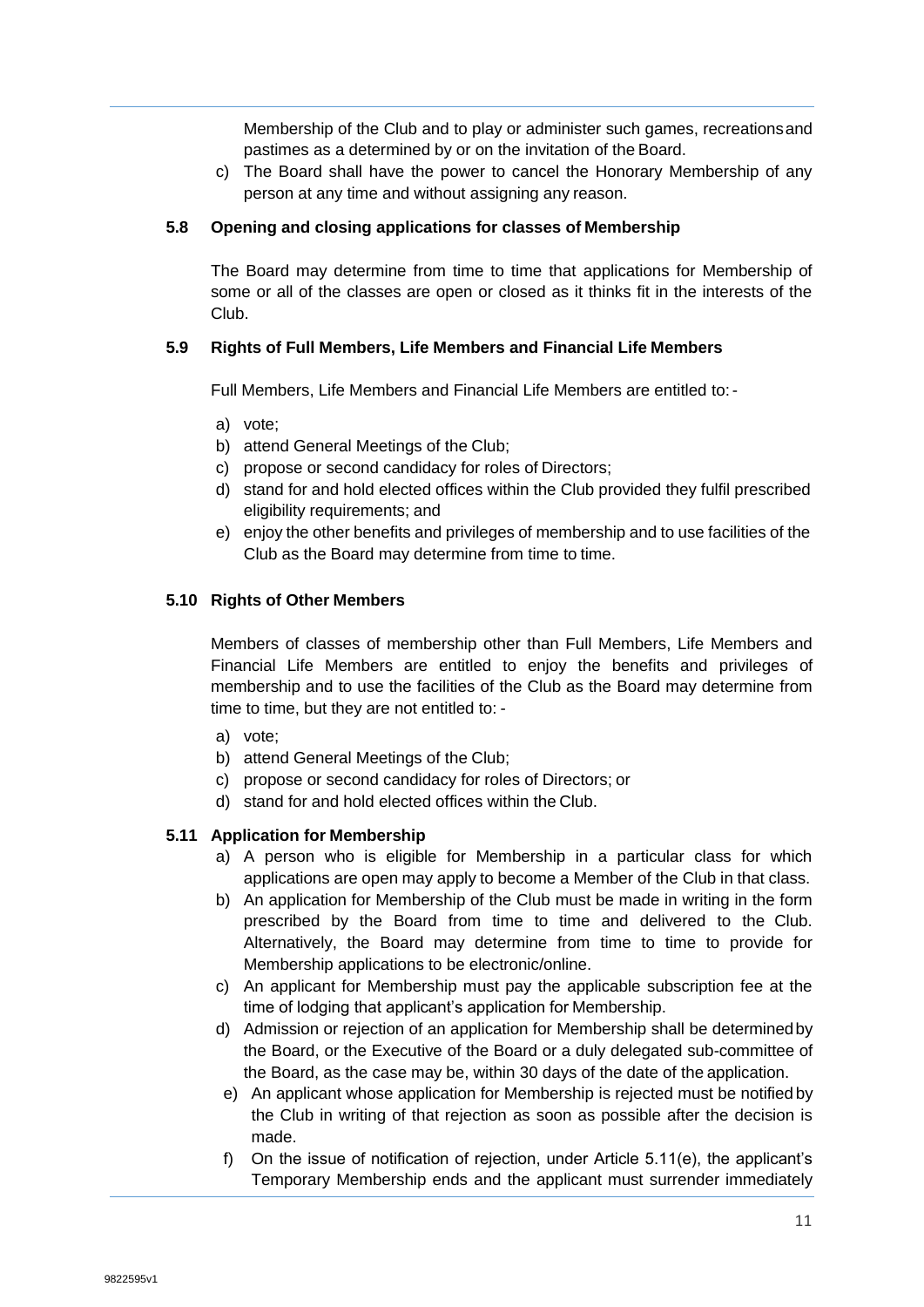any membership card issued to him or her. The applicable subscription fee will be refunded in full within a reasonable period of time.

g) The Board may refuse any application for Membership of the Club without assigning any reason for that refusal.

#### <span id="page-11-0"></span>**5.12 Cessation of Membership**

- a) Subject to sub-paragraph (b) below, a Member who is insolvent or whose Membership subscription or any other money owing to the Club is overdue and unpaid for a period of 45 days shall forthwith cease to be a Member of the Club.
- b) The Board may in its absolute discretion by notice to the Member suspend the operation of this clause 5.12 for a period of time.

#### <span id="page-11-1"></span>**5.13 Registers to be kept by Club**

- a) Upon acceptance of any application for Membership, the person nominated by the Board must cause the particulars as the Law requires, to be entered into the Members Register.
- b) The Members Register must be kept on the Club's mainpremises.
- c) The Board may decide to keep information about members in addition to the information required by Law in conjunction with the Members Register.

#### <span id="page-11-2"></span>**5.14 Annual Subscription Fee**

The annual subscription fees for a financial year for each category of Membership are the amounts the Board determines from time to time.

### <span id="page-11-3"></span>6 Members obligations and disciplinary provisions

#### <span id="page-11-4"></span>**6.1 Members obligation**

Every member will be bound to observe and abide by the Constitution and the rules, regulations and policies of the Club in force from time to time.

#### <span id="page-11-5"></span>**6.2 Breach of Members obligation**

If it is alleged that a Member:

- a) has refused or neglected to comply with the rules, regulations, policies and procedures of the Club; or
- b) has been guilty of conduct unbecoming of a member or prejudicial to the interests of the Club

the Board may resolve to take disciplinary proceedings against that member.

#### <span id="page-11-6"></span>**6.3 Disciplinary action**

If the Board resolves to take disciplinary action against a Member of the Club, it must comply with the principles of natural justice and serve a notice in writing on the member: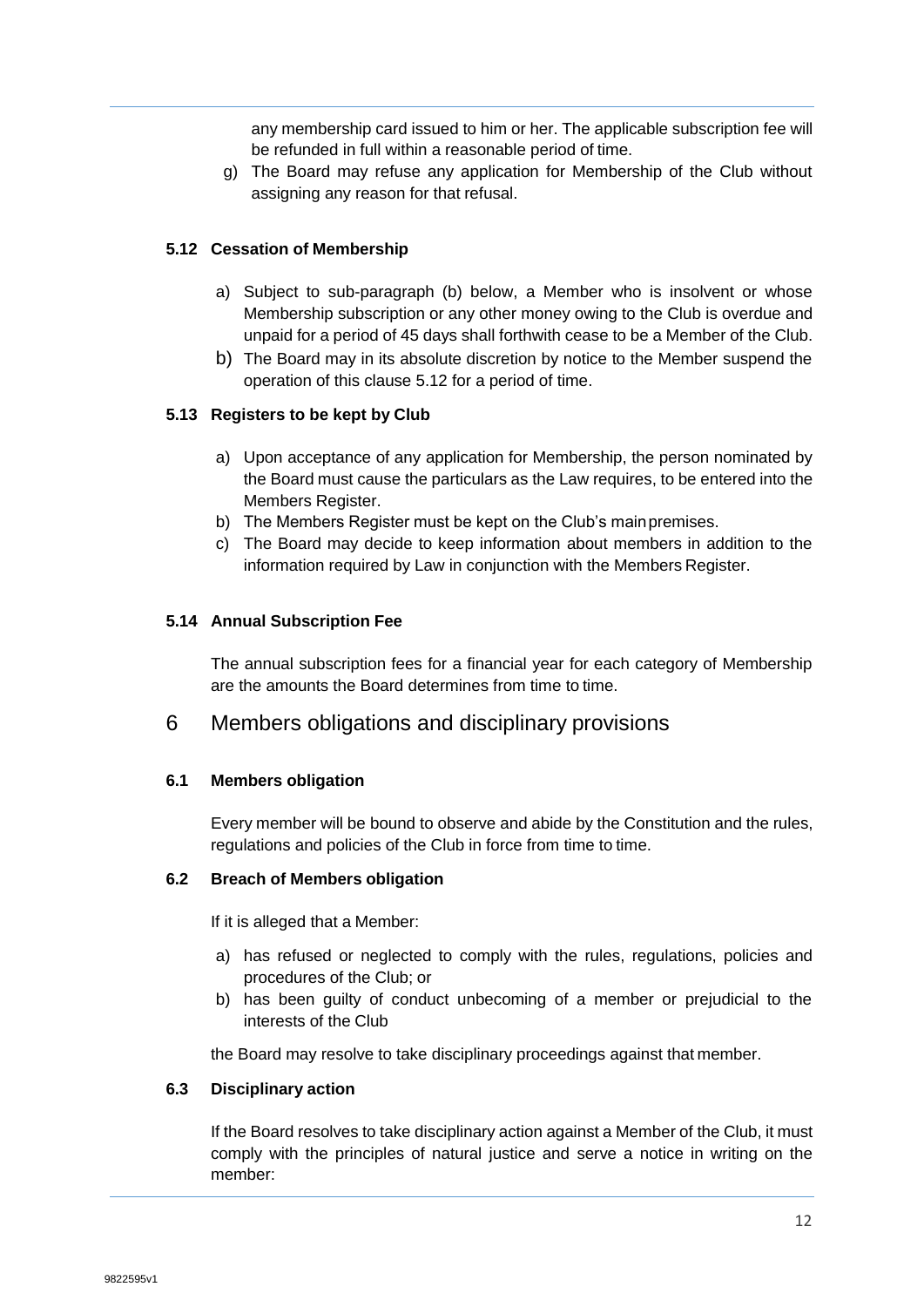- a) setting out particulars of each breach of Members' obligations which is alleged against the Member;
- b) stating the date [which must not be less than 14 days and not more than 28 days from the date of the issue of the notice, unless the Board determines in special circumstances that the time should be abridged or extended] place and time of the meeting of the Board at which the matter will be considered; and
- c) stating that the Member may attend and address the Board at that meeting or that the Member may deliver a written submission not later than 1 working day before the day of the meeting.

#### <span id="page-12-0"></span>**6.4 Penalties**

- a) The Board may by resolution impose any one or more of the following penalties:
	- i) terminate the Membership of a Member of the Club;
	- ii) suspend a Member from the Club for a specified period; and
	- iii) recover reasonable costs from the member for restitution for damages or costs incurred in respect of the disciplinary matter

if it is satisfied that the Member has refused or neglected to comply with the rules, regulations and policies of the Club, or has been guilty of conduct unbecoming of a Member or prejudicial to the interests of the Club.

- b) The Board may impose a condition in relation to a suspension of Membership that relates to restitution being paid pursuant to clause (a)(iii). Until such time as the restitution has been paid the suspension of the Member shall continue.
- c) A person whose Membership of the Club has been terminated shall not apply for and must not be granted Membership of the Club in any class for a period of 5 years after the date of expulsion of that person.

#### <span id="page-12-1"></span>**6.5 Temporary Suspension**

- a) The Chairman of the Board, the General Manager and other Delegate appointed by the Board have the power to suspend a Member which may only be exercised in accordance with this Article.
- b) If it is necessary or desirable, in the opinion of the Chairman of the Board, the General Manager or other Delegate of the Board, in the interests of good order and safety of Members and their guests or in the interests of the Club, and whether or not it is alleged a Member has been guilty of misconduct, the Chairman of the Board, the General Manager or other Delegate of the Board may suspend the Member for a period of not more than 72 hours.
- c) If it is alleged that a Member has been guilty of misconduct, the Chairman of the Board, the General Manager or other Delegate of the Board may suspend a Member until the next Meeting of the Board.
- d) If an allegation of misconduct of a Member has been brought to the Board and the Board decides that the matter requires further investigation, the Board may suspend the Member until it resolves whether or not to take disciplinary action against the Member.
- e) If an allegation of misconduct of a Member has been brought to the Board and the Board resolves to take disciplinary action against the Member, the Board may suspend the Member until the disciplinary action is completed.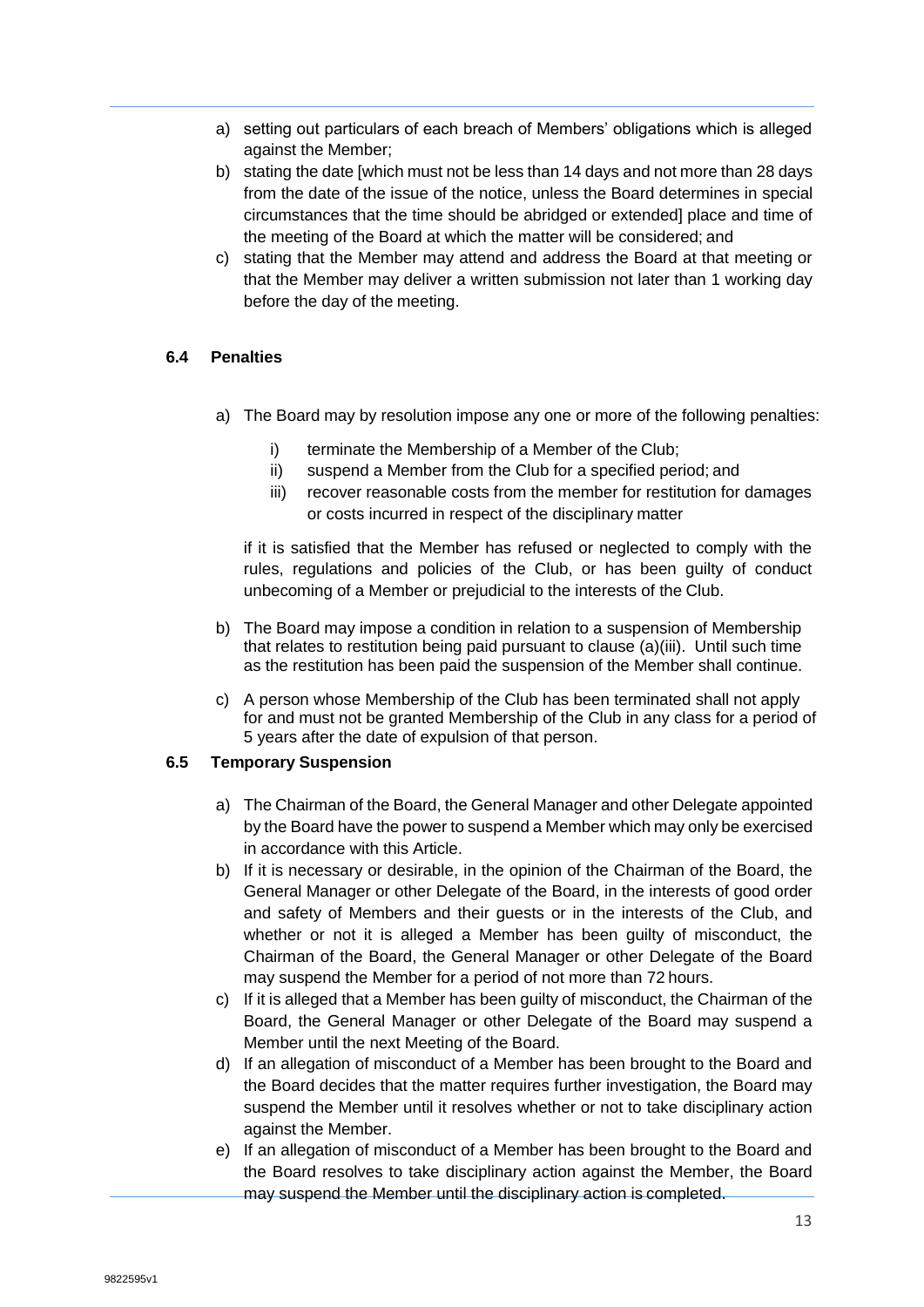- f) If a Member has been suspended under paragraphs (c) to (e) above, steps must be taken to resolve the matter without delay.
- g) Notice of a suspension under paragraph (b) may be given orally. Notice of a suspension under paragraphs (c) to (e) may be given orally but must be confirmed in writing by notice sent within five working days of the oral notice.
- h) A Member who is given notice of suspension must leave immediately and remain away from the Club premises for the duration of the suspension.
- i) The Club must give notice to the Member immediately a suspension under clause (c) to (e) is lifted.
- j) No appeal lies against a suspension under this sub-article.

#### <span id="page-13-0"></span>**6.6 Appeals by Voting Members**

A Life Member, Financial Life Member or a Full Member whose Membership has been terminated or suspended may appeal against the decision of the Board. This Article does not apply to Members other than Full Members, Life Members and Financial Life Members.

The following is the procedure for dealing with appeals against termination or suspension of Membership or the recovery of reasonable costs from the Member for restitution for damages or costs incurred in respect of a disciplinary matter by a Life Member, Financial Life Member or a Full Member:

- a) The Board must take steps to establish and maintain a panel of at least 3 persons who may or may not be Members of the Club but who may not be Members of the Board, to constitute the panel for the appeals tribunal.
- b) One of the appointees who agrees to accept the responsibility must be appointed President of the disciplinary tribunal.
- c) A Life Member, Financial Life Member or a Full Member whose Membership has been terminated or suspended, may give the person nominated by the Board, but if no person if nominated, the General Manager, a notice of appeal which must:
	- i) be in writing;
	- ii) state the grounds upon which the appeal is made;
	- iii) substantially comply with the prescribed notice of appeal form, if the Board has prescribed a form for use as the notice of appeal and makes the form readily available; and
	- iv) be given to the General Manager or other person to whom the notice is required to be given, within 30 days of written notice of the termination or suspension being sent to the member.
- d) Upon receipt of a notice of appeal against termination or suspension of Membership which is in proper form and which is given in time, the General Manager or other person to whom the notice is required to be given must forward the notice and any other relevant documents and information to the President of the disciplinary tribunal with a request that he appoint a member of the panel (which may be himself) to constitute the disciplinary tribunal for the matter the subject of the appeal.
- e) A notice of appeal which is given out of time is of no effect.
- f) The request to a Panel Member to constitute the tribunal must require that, as a term of the acceptance of the appointment, the appointee proceed without delay to issue directions for and proceed with the prompt and efficient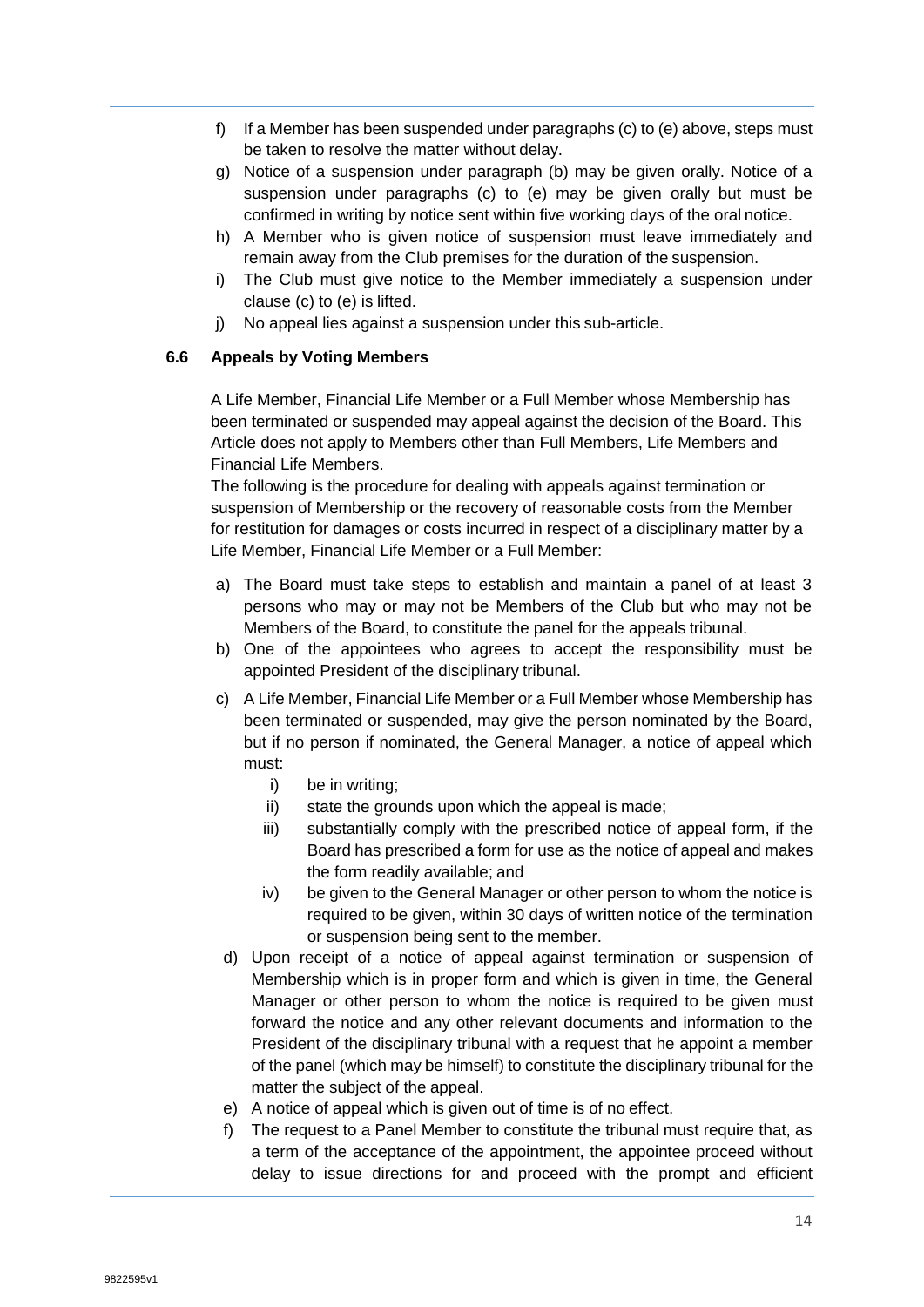determination of the appeal in accordance with the principles of natural justice.

- g) The appellant and Members of the Club must comply with the directions of the disciplinary tribunal.
- h) If no Panel Member agrees to constitute the tribunal for an appeal within a reasonable time, the Management Committee must take steps to appoint another person who:
	- i) is not a Director;
	- ii) has appropriate experience in conducting disciplinary hearings; and
	- iii) agrees to proceed without delay to issue directions for and proceed with the prompt and efficient determination of the appeal in accordance with the principles of natural justice.

to constitute the tribunal for the appeal.

#### <span id="page-14-0"></span>**6.7 Review**

This article applies only to Members of classes of Membership other than Full Members, Life Members and Financial Life Members.

- a) Members of classes of membership other than Full Members, Life Members and Financial Life Members whose membership has been terminated or suspended have the right to request a review by the Board within 14 days of the notice of suspension or termination being given.
- b) The Board may assemble a sub-committee of Directors to consider the request for review.
- c) The review must be completed and decided within 28 days of receipt of the review request from the Member.
- d) Decisions of the Board and sub-committee on review are final and there is no further right of appeal.
- e) The Board and review sub-committees may review their own decisions on disciplinary matters and make further determinations as they see fit.

#### <span id="page-14-1"></span>**6.8 Transfer of Membership**

A right, privilege or obligation which a person has byreason of being a Member of the Club:

- a) is not capable of being transferred or transmitted to another person;
- b) terminates upon cessation of the person's Membership; and
- c) is suspended during the period of any suspension of the Member.

### <span id="page-14-2"></span>7 General Meetings

#### <span id="page-14-3"></span>**7.1 General Meetings**

- a) The Club will hold an AGM of the Members of the Club not later than 5 calendar months after the end of the financial year.
- b) All General Meetings, other than the AGM, will be called Extraordinary General Meetings.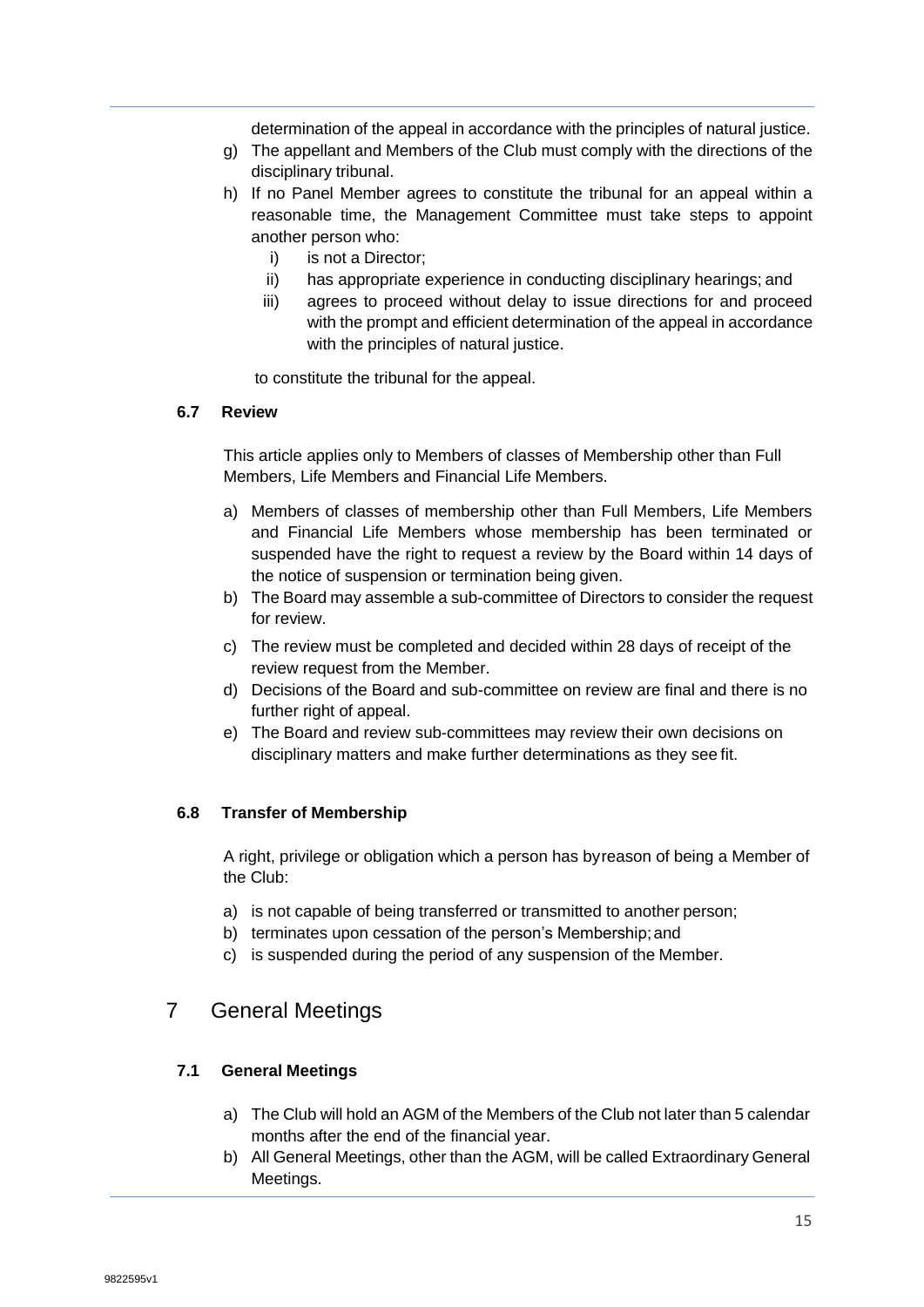c) All General Meetings will be held at times and places determined by the Board in accordance with this Constitution.

#### <span id="page-15-0"></span>**7.2 Notice of AGMs**

- a) At least 21 days before holding the AGM the General Manager or other delegate of the Board, must place a notice of the AGM in a prominent position in the Club's foyer area and on the Club's web site, stating the intention to hold the AGM. The notice must provide as a minimum, the time, date, place at which the meeting is to be held, the general nature of the Meeting's business and any special business which the Directors intend to submit at that Meeting.
- b) Notice of the AGM must be provided to all Members then eligible to vote in the manner required by the Law.
- c) The notice of Meeting must remain on display until the Meeting has been conducted.
- d) A copy of the Financial Report and the reports of the Directors and Auditors must be available to the Members of the Club then entitled to vote at theAGM at least 21 days prior to the AGM.
- e) A notice of meeting sent by post is taken to be given 3 days after it is posted.
- f) A notice of meeting sent by fax, or other electronic means, is taken to be given on the business day after it is sent.
- g) If the Member nominates:
	- i) an electronic means (the nominated notification means) by which the Member may be notified that notices of meeting are available; and
	- ii) an electronic means (the nominated access means) the Member may use to access notices of meeting;

a notice of meeting given to a Member is taken to be given on the business day after the day on which the Member is notified that the notice of meeting is available.

#### <span id="page-15-1"></span>**7.3 Proceedings Not Invalidated**

The accidental omission to give notice of a Meeting to or the non-receipt of notice of a Meeting by any Member, or the temporary unavailability of copies of reports during the 21 day period prior to the Meeting, will not invalidate any of the proceedings at that Meeting.

#### <span id="page-15-2"></span>**7.4 Extraordinary General Meetings**

- a) The Board will have the power to call an Extraordinary General Meeting of the Club whenever it may have matters under consideration upon which it deems proper to obtain the ruling of the Members.
- b) The Members of the Club may call upon the Board to convene an Extraordinary General Meeting of the Club in accordance with the Law.
- c) The Board must call and arrange to hold an Extraordinary General Meeting on request of Members that collectively hold at least 5% of the votes that may be cast at a General Meeting.
- d) The General Manager or other delegate of the Board must, within 21 days of receiving a request to call an Extraordinary General Meeting either by Members or by the Board, place a notice of the Meeting in a prominent position in the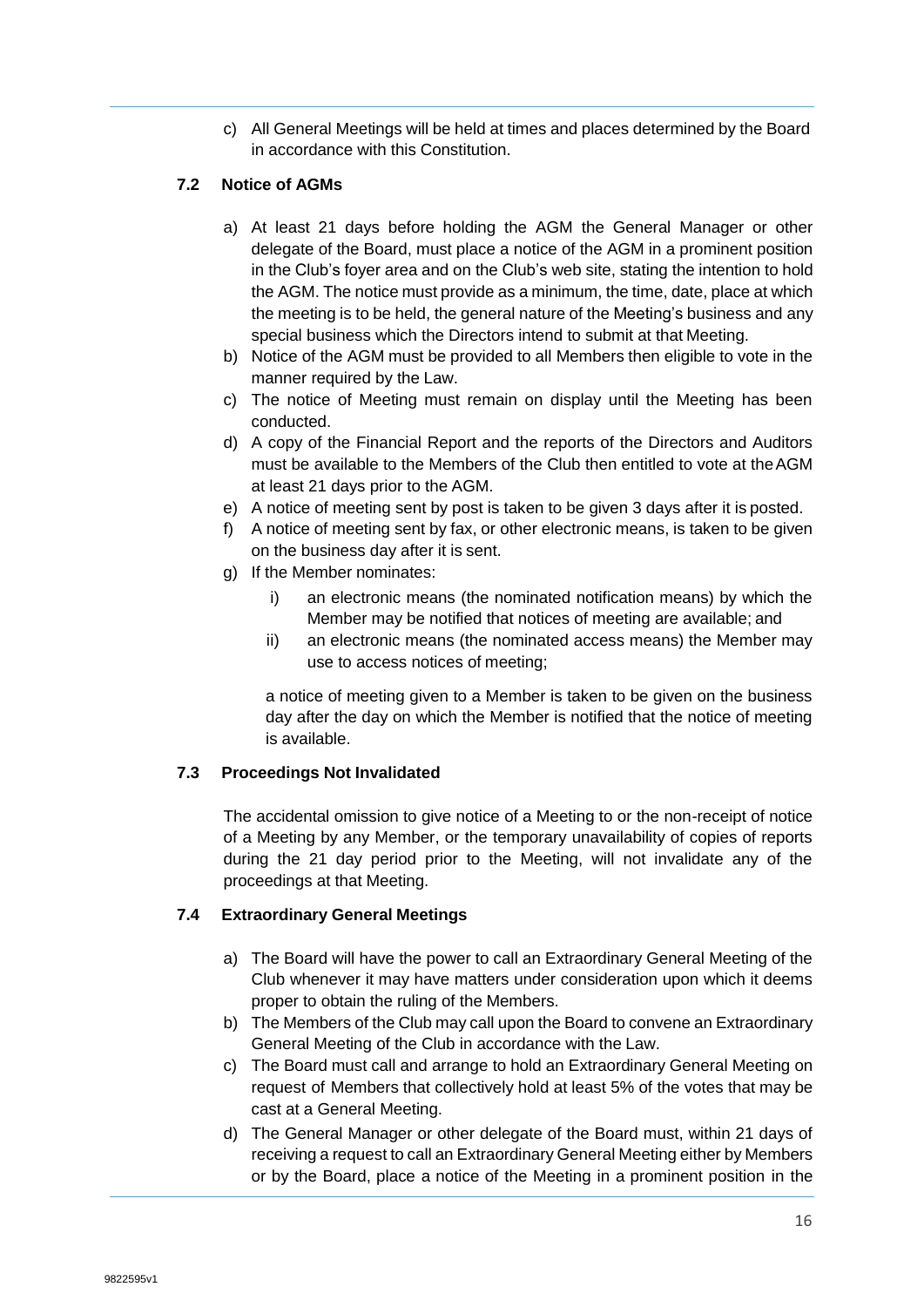Club's foyer area and on the Club's web site, stating the intention to hold the Meeting. The notice must provide as a minimum, the time, date, place at which the Meeting is to be held, the general nature of the Meeting's business and any special business which the Directors intend to submit at thatMeeting.

- e) Notice of the Extraordinary General Meeting must be provided to all members then eligible to vote in the manner required by the Law.
- f) A Meeting held at the request of the members must be held within 2 months of the request being given to the Club.

### <span id="page-16-0"></span>8 Proceedings at General Meetings

### <span id="page-16-1"></span>**8.1 Business of General Meetings**

- a) The business of an AGM will be:
	- i) to receive and consider the Financial Report, and the reports of the Directors and Auditors;
	- ii) to elect persons to vacant positions on the Board;
	- iii) to appoint and determine remuneration of the Auditors, if necessary; and
	- iv) any other business that may be properly brought before an AGM as special business particulars of which must be given in the notice of AGM
- b) The business of an Extraordinary General Meeting instigated under Article 7.4 (a) and (b) is that business of which notice has been given and any business necessarily incidental to that business.

#### <span id="page-16-2"></span>**8.2 Quorum for General Meetings**

- a) No business will be transacted at any General Meeting unless a quorum of members is present at the time when the Meeting proceeds to business.
- b) At any General Meeting 20 members who are entitled to vote constitutes a quorum.

### <span id="page-16-3"></span>**8.3 No Quorum**

- a) If a quorum is not present within 15 minutes of the time fixed for an Annual General Meeting or Extraordinary General Meeting (except an Extraordinary General Meeting convened on or by the requisition of Members), the Meeting shall be adjourned to the same day in the next week at the same time and place and if at the adjourned meeting a quorum is not present within 15 minutes from the time appointed for the meeting the Members present shall be a quorum.
- b) If a quorum is not present within 15 minutes of the time fixed for an Extraordinary General Meeting convened on or by the requisition of Members, the Meeting shall be dissolved.

#### <span id="page-16-4"></span>**8.4 Chairman of General Meetings**

- a) The Chairman of the Board will preside as Chairman of every General Meeting.
- b) Where the Chairman of the Board is not present within 15 minutes after the time appointed for the holding of the General Meeting or is unwilling to act, the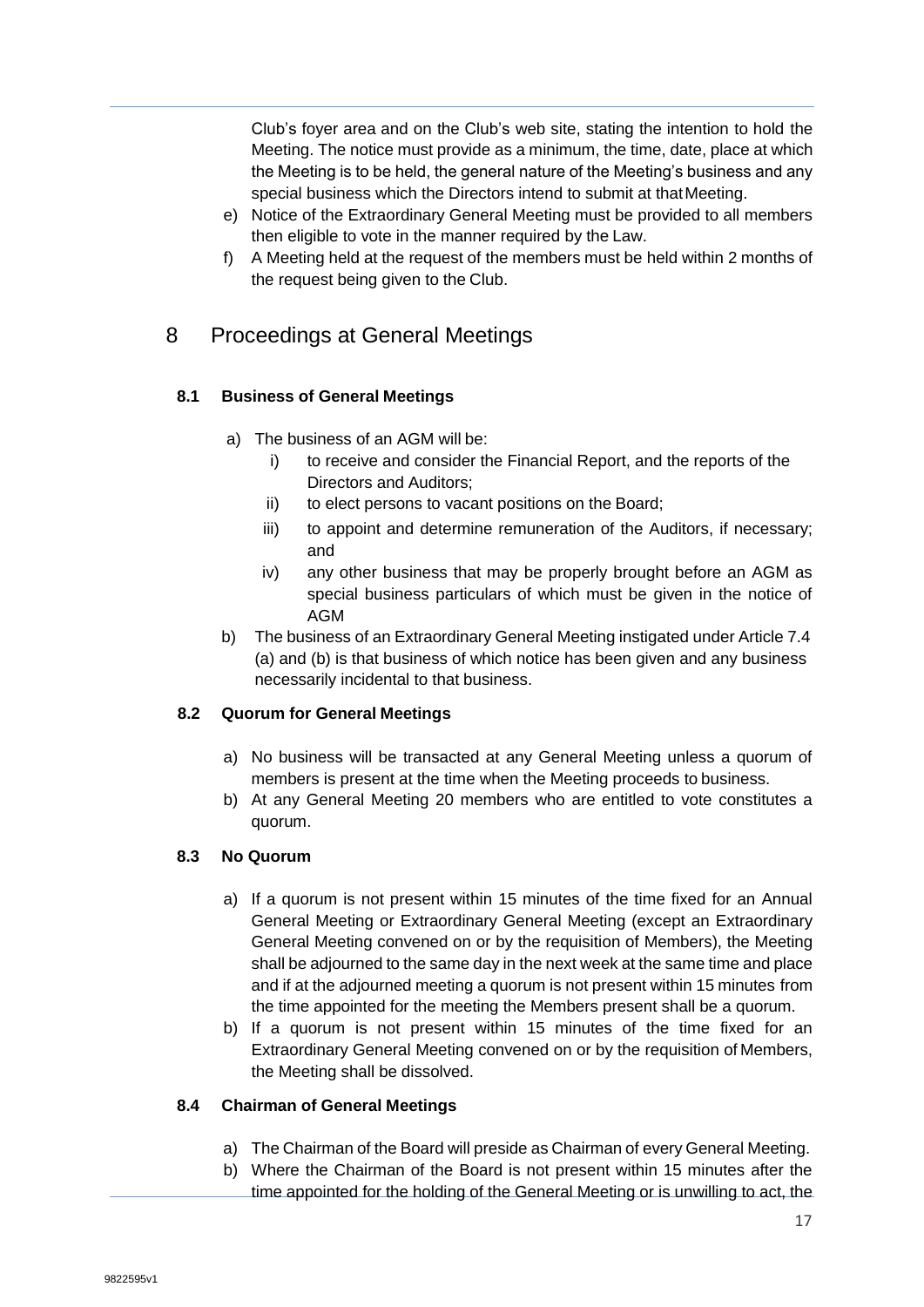Directors present will elect a standing Director to be Chairman of that Meeting.

#### <span id="page-17-0"></span>**8.5 Adjournment of General Meetings**

The Chairman of a General Meeting may adjourn the Meeting with the consent of the majority of Members present, but no business will be transacted at any adjourned Meeting other than the business left unfinished at the Meeting from which the adjournment took place.

#### <span id="page-17-1"></span>**8.6 Notice of Adjourned General Meetings**

When a Meeting is adjourned for 30 days or more, notice of the adjourned Meeting will be given as in the case of an original Meeting. In the case of all other adjournments, it is not necessary to give any notice of an adjournment or of the business to be transacted at an adjourned Meeting.

### <span id="page-17-2"></span>9 Voting

#### <span id="page-17-3"></span>**9.1 Votes**

- a) At any General Meeting, a resolution put to the vote of the Meeting will be decided on a show of hands unless a poll is demanded. The poll may be demanded before, or immediately after the declaration of the result of the vote by the show of hands.
- b) Unless a poll is demanded, a declaration by the Chairman of a General Meeting that a resolution has been carried, carried unanimously, carried by a particular majority, or lost on a show of hands, is conclusive and an entry to that effect in the book containing the minutes of the proceedings of the Club, is conclusive evidence of the fact without proof of the number or proportion of the votes recorded in favour of or against the resolution.
- c) The demand for a poll may be withdrawn at any time before the result of the poll is declared.

#### <span id="page-17-4"></span>**9.2 Poll**

- a) If a poll is duly demanded, it will be taken either at once or after an interval or adjournment or otherwise as the Chairman of the General Meeting directs, and the results of the poll will be the resolution of the Meeting at which the poll was demanded.
- b) A poll demanded on the question of adjournment will be taken immediately.

#### <span id="page-17-5"></span>**9.3 Equality of votes**

- a) In the case of an equality of votes, the Chairman of a General Meeting will have a casting vote in addition to his deliberative vote (if any), whether the vote is on a show of hands or on a poll.
- b) Subject to Article 9.4, on a show of hands, each individual present as a Member will have one vote.

#### <span id="page-17-6"></span>**9.4 Proxy**

a) A Member whose validly appointed proxy or representative attends any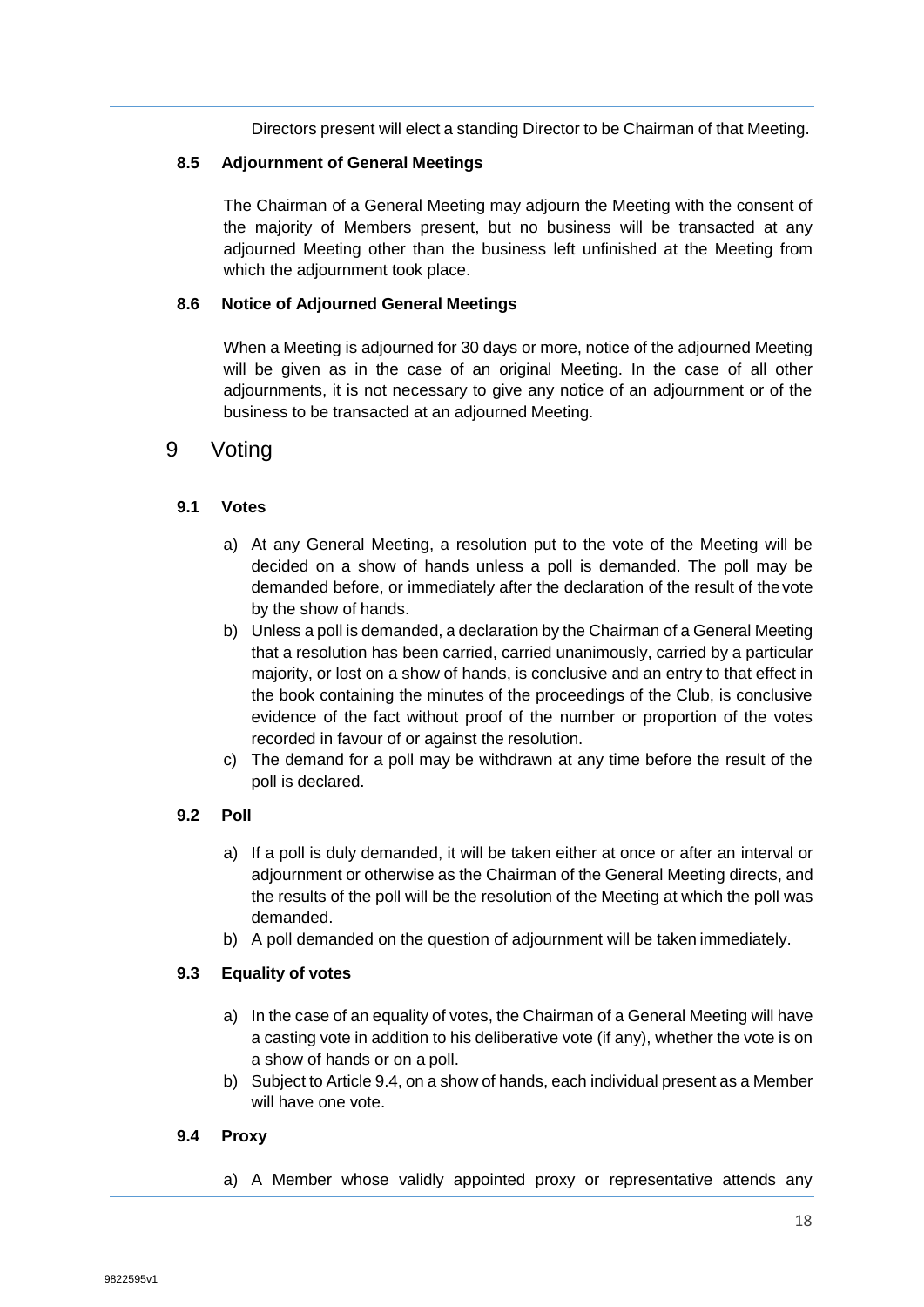meeting will be deemed to be present in person at that Meeting.

- b) An instrument appointing a proxy will be in writing under the hand of the appointer or of his attorney duly authorised in writing.
- c) An instrument appointing a proxy may specify the manner in which the proxy is to vote in the respect of a particular resolution and, where an instrument of proxy so provides, the proxy is not entitled to vote on the resolution except as specified in the instrument.
- d) An instrument appointing a proxy will be deemed to confer authority to demand or join in demanding a poll.
- e) An instrument appointing a proxy will only be valid 12 months from the date of its execution unless it states that it is valid for all Meetings until revoked, except that any instrument may be used at any adjournment of the Meeting for which it was originally intended.
- f) Any proxy to be used or relied upon at a Meeting shall be delivered to the Secretary of the Club not later than 48 hours prior to the commencement of the Meeting.
- g) Every instrument appointing a proxy whether for a specified meeting or otherwise will be addressed to the Club in the form or to the effect as follows of in any other form which the Directors may approve from time to time.

#### CARINA LEAGUES CLUB LIMITED ACN 010 342 542

#### **Proxy**

I (name) of (address) being a Member of the Club entitled to vote HEREBY APPOINT (proxy name) of (proxy address) as my proxy to vote for me and on my behalf at the annual general/extraordinary general meeting of the Club to be held on (date) and at any adjournment thereof. My proxy is authorised: To vote in favour of the motion\* To vote against the motion\* To vote as he or she thinks fit\* \*delete inapplicable

Date:

#### SIGNED WITNESS

- h) An instrument appointing a proxy will not be treated as valid unless the original instrument and the original power of attorney or other authority (if any) under which the instrument is signed or a certified copy of that power or authority, is or are tabled at the Meeting or adjourned Meeting at which the person named in the instrument proposes to vote. In the case of the ballot for election of Directors, prior to a vote being cast by proxy, the original instrument and the original power of attorney or other authority (if any) under which the instrument is signed or a certified copy of that power or authority must be presented to the General Manager or other delegate of the Board for verification.
- i) A vote given in accordance with the terms of an instrument of proxy or of a power of attorney is valid notwithstanding the previous death or unsoundness of mind of the principal, the revocation of the instrument (or of the authority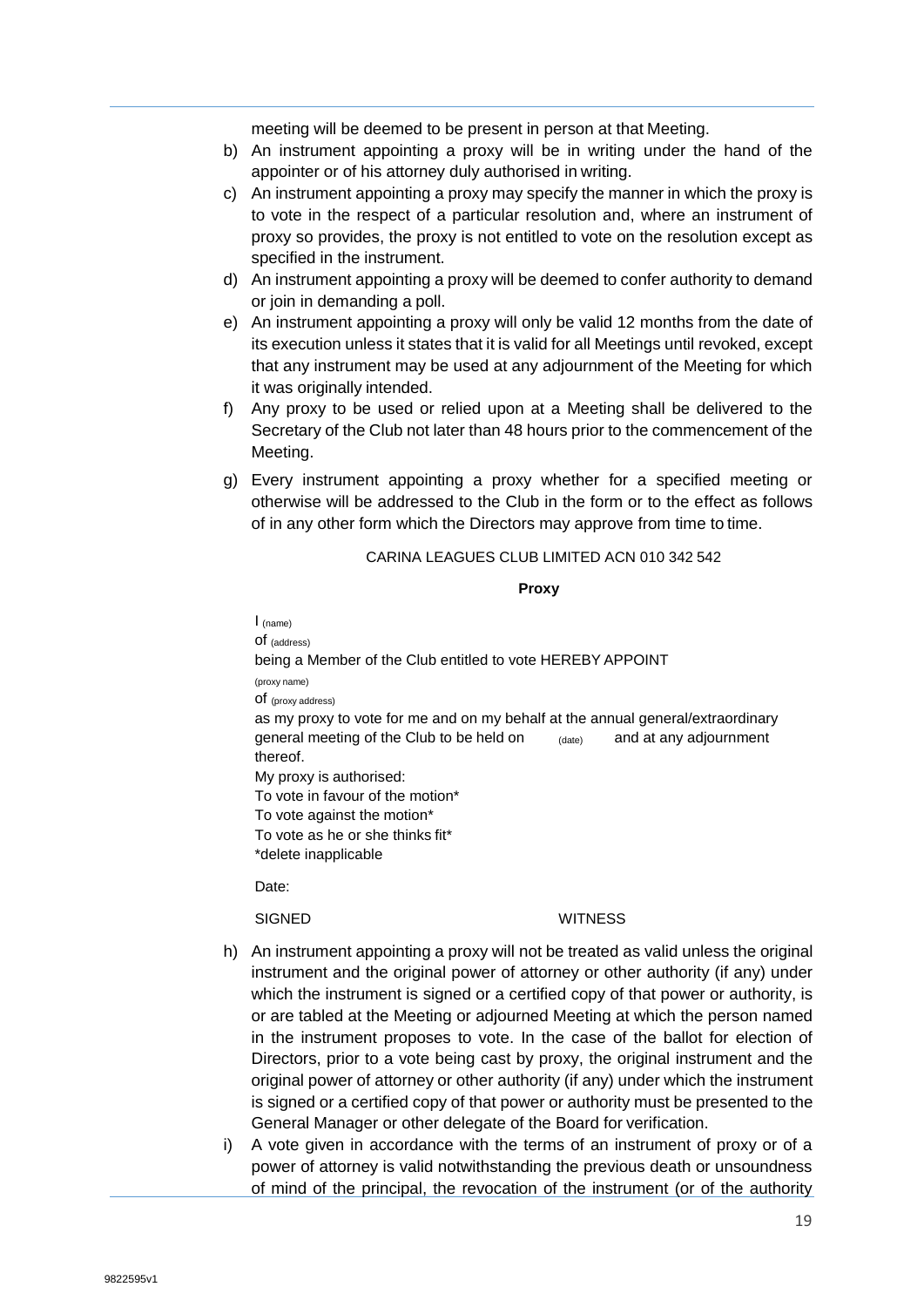under which the instrument was executed) or of the power, if no intimation in writing of the death, unsoundness of mind, revocation or transfer has been received by the Club at the registered office before the commencement of the Meeting or adjourned Meeting at which the instrument is used or the power is exercised.

j) A Member who exercises a purported right to vote by proxy with knowledge of its revocation by the principal or by death or unsoundness of mind of the principal commits an act prejudicial to the interests of the Club and unbecoming of a Member of the Club.

### <span id="page-19-0"></span>**9.5 Voters' Qualification**

- a) An objection may be raised to the qualification of a voter only at the Meeting or adjourned Meeting at which the vote objected to is given.
- b) Any such objection will be referred to the Chairman of the Meeting, whose decision is final.

### <span id="page-19-1"></span>**9.6 Voting Rights**

- a) A Member whose Membership fees have not been paid when due or who has been suspended by the Club and that suspension is in force at the time of the General Meeting is not eligible to vote. This provision does not apply in the case of a suspension under Article 6.5.
- b) A Member who has been ordered to pay a restitution payment in respect of a disciplinary matter at the Club and who has not paid the restitution amount in full at the time of the General Meeting is not eligible to vote.
- c) Honorary Members, Social Members and Temporary Members will not be eligible to vote at any Meeting or in any election of the Club nor will theycount for the purposes of the quorum.
- d) Any former Member whose Membership has been suspended pursuant to clause 5.12 is not eligible to vote.

### <span id="page-19-2"></span>10 Directors

### <span id="page-19-3"></span>**10.1 Number of Directors**

The Board consists of 9 Directors.

#### <span id="page-19-4"></span>**10.2 Nomination of Directors**

- a) 2 Directors shall be elected from candidates nominated by Camp Hill-Carina Welfare Association ("Welfare Association").
- b) 3 Directors shall be elected from candidates nominated by the Carina JRLFC.
- c) 4 Directors shall be elected from candidates nominated by the Members of the Club eligible to nominate candidates for election to the Board.

### <span id="page-19-5"></span>**10.3 Qualification**

a) A candidate nominated by the Members of the Club under Article 10.2(c)must be either a Full Member (previously called an Ordinary Member), LifeMember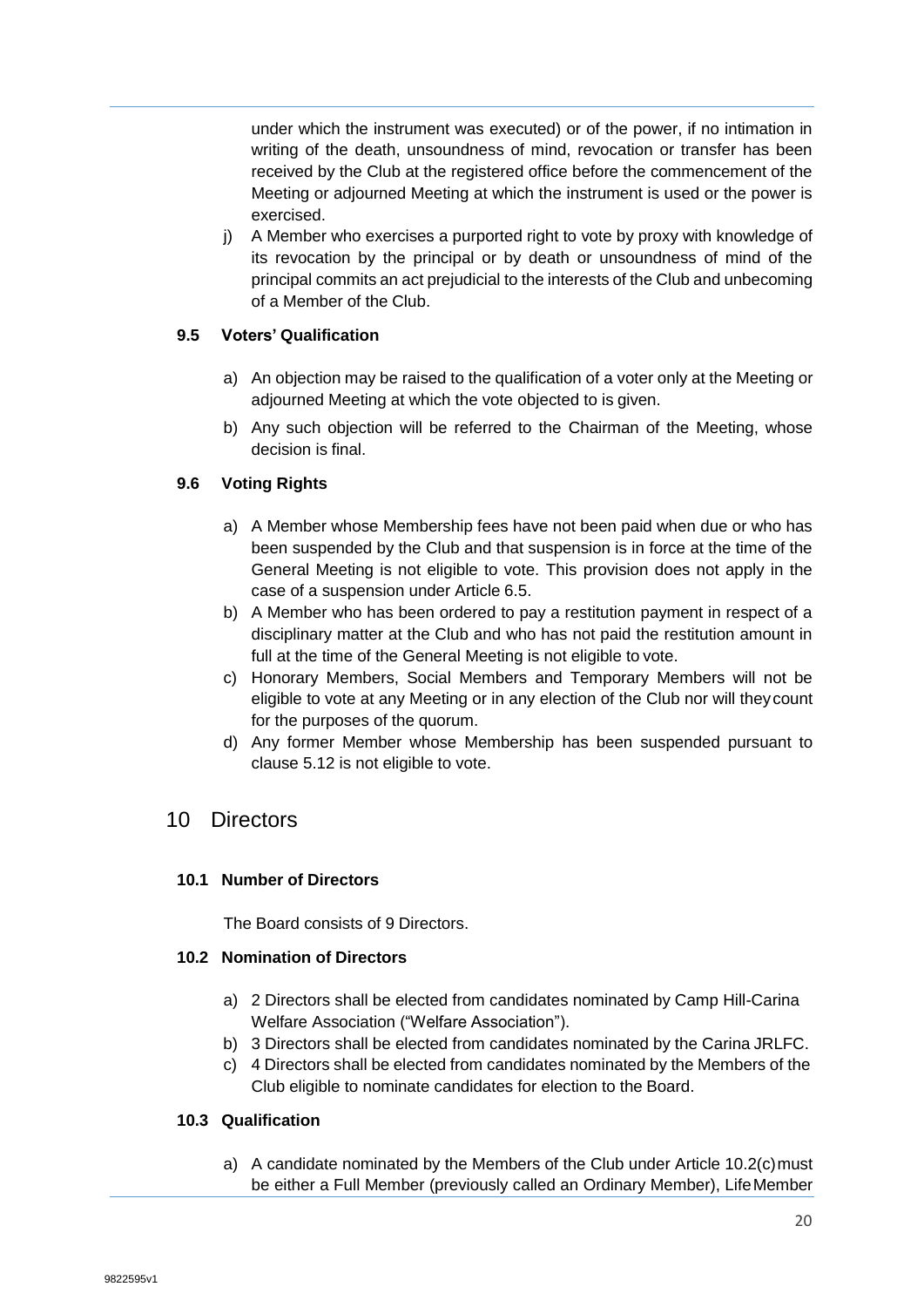or Financial Life Member of the Club who has been a Member in one of those classes of Membership for at least one year at the time of the General Meeting at which the election is declared, to be eligible to stand for or to be elected to and to hold a position on the Board.

b) A candidate nominated under Article 10.2(a) and 10.2(b) must be either a Full Member, Life Member or Financial Life Member of the Club at the time of the General Meeting at which the election is declared, to be eligible to stand foror to be elected to and to hold a position on the Board.

#### <span id="page-20-0"></span>**10.4 Residence of Directors**

All Directors must be natural persons who ordinarily reside within Australia.

#### <span id="page-20-1"></span>**10.5 Three year terms**

- a) From the adoption of this Constitution, it is intended to proceed towards a regime under which Directors will be elected for 3 year terms and one third of the Directors will be elected at each AGM. To achieve this regime:
	- i) All Directors must retire from office at the AGM next following the adoption of this Constitution;
	- ii) the 2 Directors elected from candidates nominated by the Welfare Association and the third one of the Directors nominated by the Carina JRLFC at the AGM next following the adoption of this constitution must retire from office at the first AGM following their appointment;
	- iii) The second one of the Directors elected from candidates nominated by the Carina JRLFC and the third and fourth Directors nominated by eligible Members of the Club must retire from office at the second AGM following their appointment; and
	- iv) The first one of the Directors elected from candidates nominated by the Carina JRLFC and the first and second Directors nominated by eligible Members of the Club must retire from office at the third AGM following their appointment.

Thereafter all Directors will hold office for a term of 3 years unless they are removed from office or unless they retire.

- b) For the purposes of this Article :
	- i) The first, second and third Directors elected from candidates nominated by the Carina JRLFC shall be the first names, second names and third named nominees in the notification from the Carina JRLFC of those nominations; and
	- ii) The Director receiving the largest number of votes shall be first, the Director receiving the second largest number of votes shall be second, the Director receiving the third largest number of votes shall be third and the Director receiving the fourth largest number of votes shall be fourth. In case of an equality of votes and in case there is no vote required to elect the 4 candidates from the general eligible membership of the Club nominated under Article 10.2 (c), the order shall be determined by agreement between the candidates but, if they do not agree, by the drawing of lots.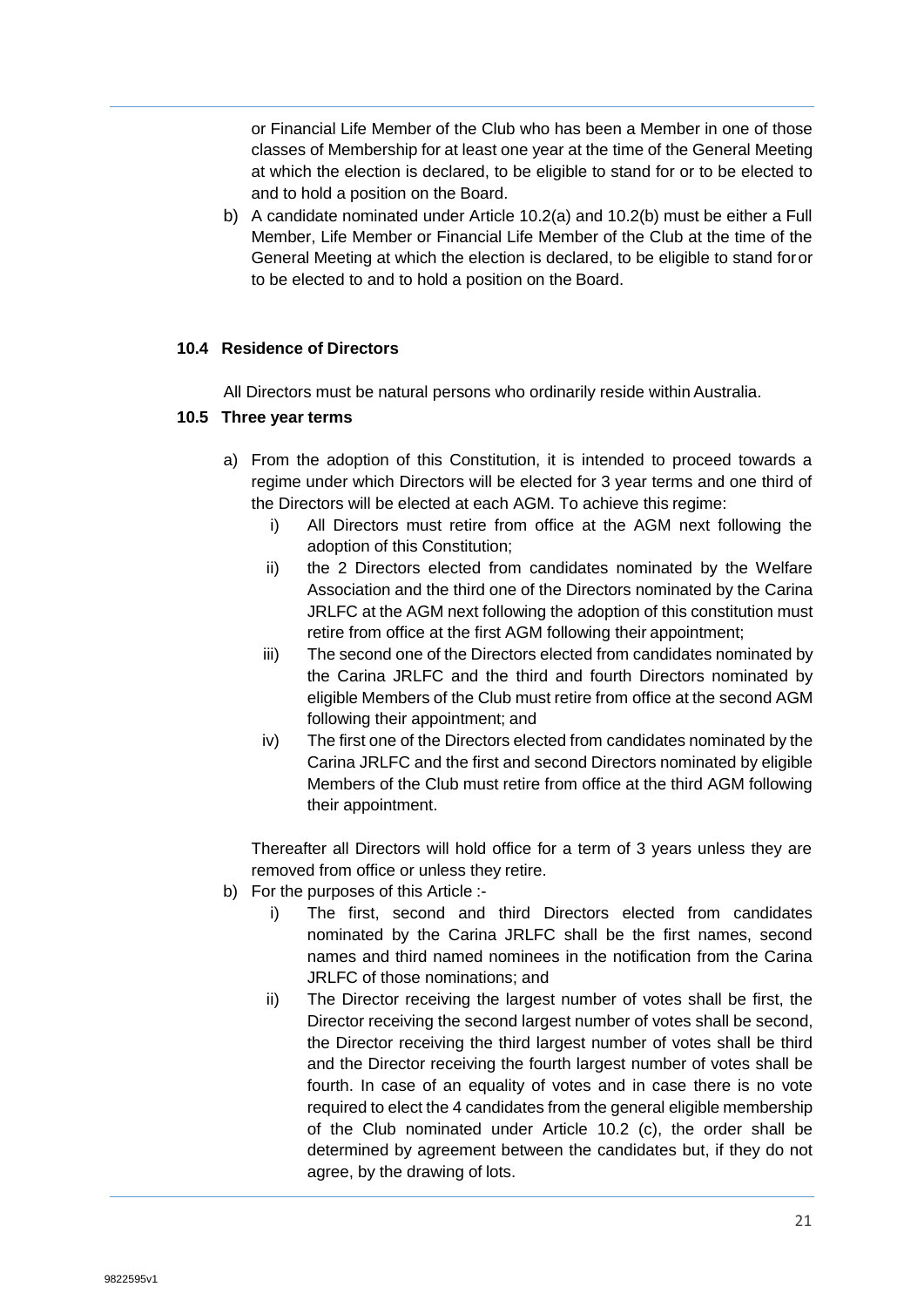#### <span id="page-21-0"></span>**10.6 Directors' Tenure of Office**

Subject to Article 10.5 and 10.9, all Directors must retire from office at the third AGM following their appointment except for the first Board elected after this Constitution is adopted which will hold office until they are required to retire under Article 10.5.

#### <span id="page-21-1"></span>**10.7 Retiring Directors Eligible for Re-Election**

Retiring Directors are eligible for re-election, or re appointment.

#### <span id="page-21-2"></span>**10.8 Directors Office Vacated**

The office of a Director will be automatically vacated if:

- a) a Director becomes bankrupt, suspends payment or makes any arrangement or compromise with creditors;
- b) by notice in writing to the Club a Director resigns from office;
- c) by reason of any provision of the Law a Director vacates office or becomes prohibited from being a Director;
- d) a Director becomes of unsound mind or a person whose person or estate is liable to be dealt with under the law relating to mental health;
- e) a Director is permanently incapacitated from performing the required duties;
- f) a Director is absent without permission of the Directors from the meetings of Directors for 3 consecutive Board meetings or 5 or more Board meetings out of 8 consecutive Board meetings; or
- g) A Director ceases to be a member of the Club in one of the classes required for eligibility to hold office.

#### <span id="page-21-3"></span>**10.9 Casual vacancies**

- a) If a casual vacancy arises because of the resignation or otherwise of a Director elected from the general Membership of the Club then that vacancy may be filled by the Board.
- b) If the casual vacancy arises because of resignation or otherwise of a Director who was nominated for election by the Carina JRLFC, the Club must request the Carina JRLFC to propose a candidate to replace that Director and the Board must appoint that candidate if he is qualified to be appointed.
- c) If the casual vacancy arises because of resignation or otherwise of a Director who was nominated for election by the Welfare Association, the Club must request the Welfare Association to propose a candidate to replace that Director and the Board must appoint that candidate if he is qualified to be appointed.
- d) A Director appointed to fill a casual vacancy must retire at the same time as the replaced Director was required to retire.

#### <span id="page-21-4"></span>**10.10 Election of Directors by Members**

The following procedure will govern the election of Members to the Board:

- a) All nominations of candidates by the Welfare Association for election to the Board pursuant to Article 10.2 (a) must be in writing and must be:
	- i) Signed by the Secretary or other proper officer of the Welfare Association;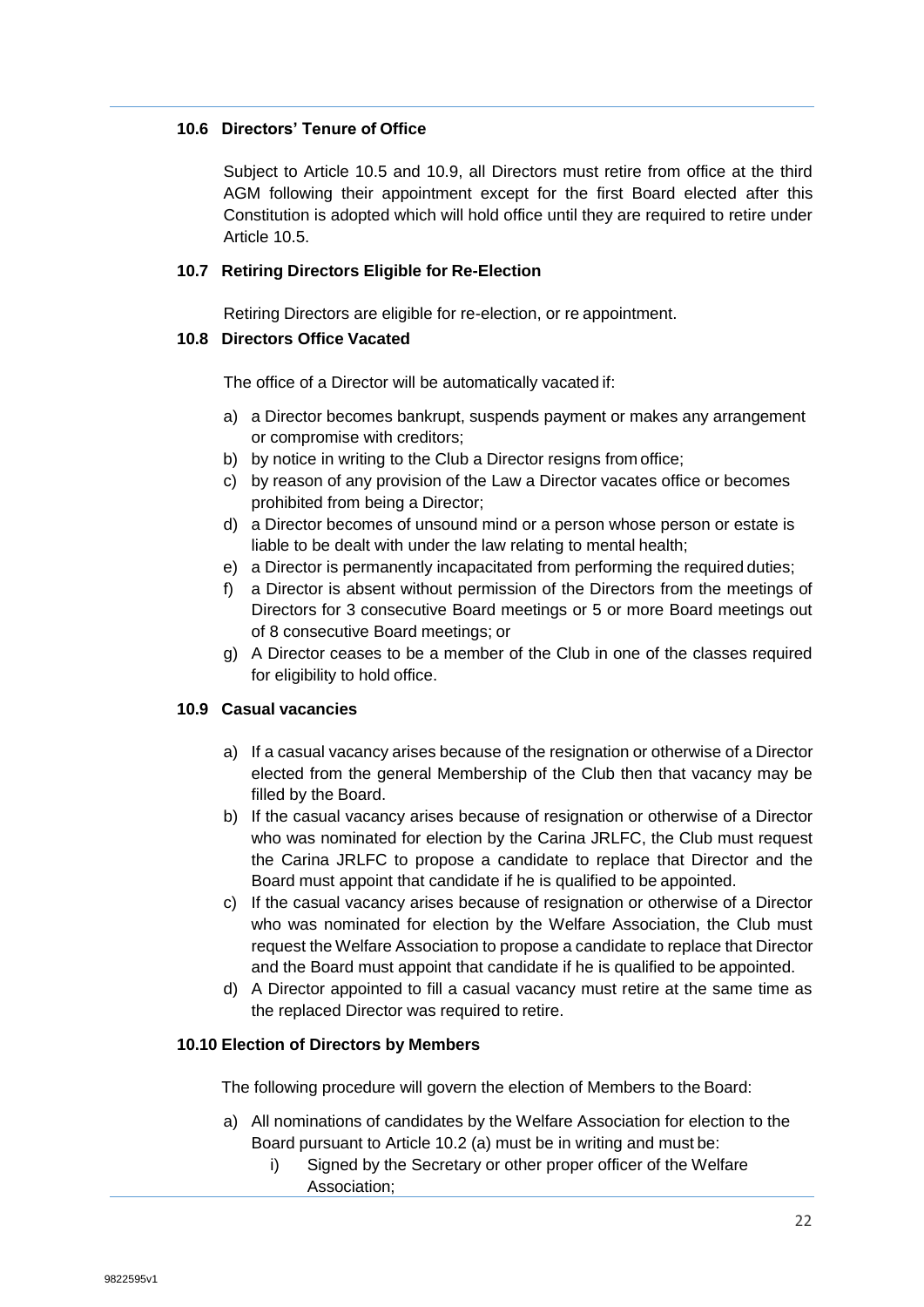- ii) Signed by the candidate(s) concerned; and
- iii) Lodged with the Club not later than 5.00 p.m. on the day 14 days before the AGM at which the election is to occur.
- b) All nominations of candidates by the Carina JRLFC for election to the Board pursuant to Article 10.2 (b) must be in writing and must be:
	- i) Signed by the Secretary or other proper officer of the Carina JRLFC
	- ii) Signed by the candidate concerned; and
	- iii) Lodged with the Club not later than 5.00 p.m. on the day 14 days before the AGM at which the election is to occur.
- c) All nominations of candidates by Members of the Club for election to the Board pursuant to Article 10.2 (c) must be in writing and must be:
	- i) Proposed by a current Full Member, Financial Life Member or Life Member;
	- ii) Seconded by another current Full Member, Financial Life Member or Life Member;
	- iii) Signed by the candidate concerned; and
	- iv) Lodged with the Club not later than 5.00 p.m. on the day 14 days before the AGM at which the election is to occur.
- d) Nominations may be withdrawn in writing at any time prior to the date of the election.
- e) If, at the AGM, there are not more candidates nominated than are required to fill the positions to be filled by Directors to be elected from candidates nominated by the Welfare Association, the nominee(s) shall be declared elected.
- f) If, at the AGM, there are not more candidates nominated than are required to fill the positions to be filled from candidates nominated by Carina JRLFC, the nominee(s) shall be declared elected.
- g) If, at the AGM, there are not more candidates nominated than are required to fill the positions to be filled by Directors to be elected from candidates nominated by the Members of the Club, the nominee(s) shall be declared elected.
- h) If there are more candidates to be elected than are required to fill the positions to be filled from candidates nominated by the Welfare Association, the Secretary must arrange a separate election for those positions by ballot.
- i) If there are more candidates to be elected than are required to fill the positions to be filled from candidates nominated by the Carina JRLFC, the Secretary must arrange a separate election for those positions by ballot.
- j) If there are more candidates to be elected than are required to fill the positions to be filled from candidates nominated by the Members of the Club, the Secretary must arrange a separate election for those positions by ballot.
- k) For each or the elections in sub paragraphs  $(h)$ ,  $(i)$  and  $(j)$ :
	- i) The General Manager or other delegate of the Board must cause alist of the candidates' names to be placed in a conspicuous place at the registered office of the Club and on the Club's website for at least 10 days immediately before the AGM at which the election is to occur;
	- ii) The ballot(s) shall be conducted between the hours of 11.00 a.m. and 8.00 p.m. on such 4 days during the 7 days preceding the day fixed for the Annual General Meeting as the Board may direct;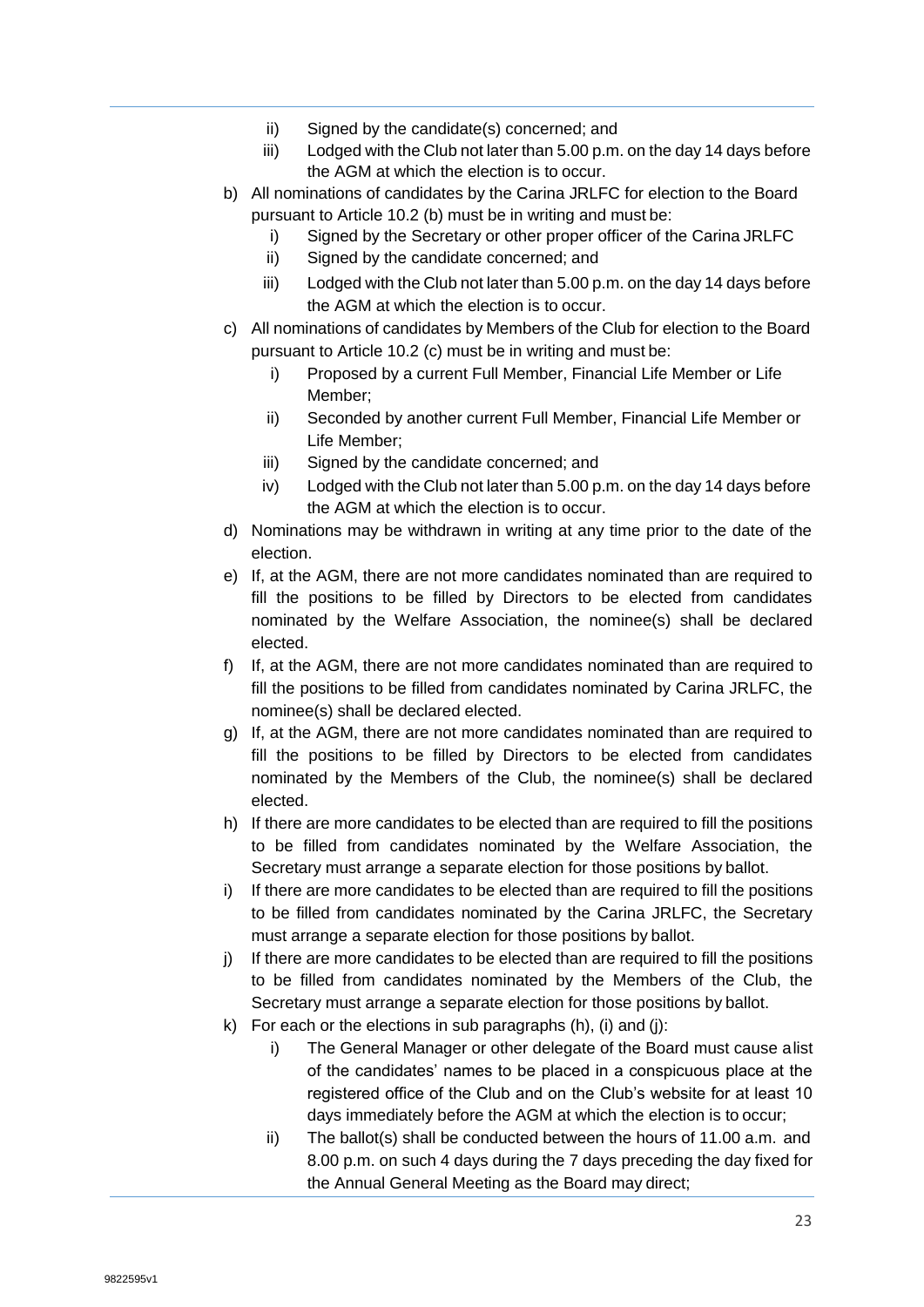- iii) The ballot shall be conducted at the place appointed for the holding of such Meeting;
- iv) The voting papers shall contain in alphabetical order the names of all duly nominated candidates for the respective positions;
- v) The voter shall mark his voting paper marking the box beside the names of the candidates for whom he wishes to vote;
- vi) The voter must vote for no more and no fewer candidates than there are positions to be filled;
- vii) The ballots shall be conducted by the General Manager or other authorised person appointed by the Board assisted by scrutineers to be appointed by the Directors. Each candidate shall have the right to appoint one scrutineer if he so desires;
- viii) A person can only act as a scrutineer if he is eligible to vote at the AGM immediately following the ballot for which he is acting as a scrutineer;
- ix) At the closing of each poll, the General Manager or other authorised person assisted by the scrutineers shall proceed with the examination of the voting papers and shall report on the number of votes received by each candidate to the Chairman of the Annual General Meeting who shall then declare candidates elected according to who receives the greatest number of votes until positions are filled;
- x) Any voting paper upon which the votes are not recorded for the exact number of candidates to be elected shall be rejected as informal;
- xi) In any case of doubt as to the formality of the voting paper, the matter shall be referred to the Chairman of the Board whose decision shall be final; and
- xii) In the event of an equality of votes in favour of 2 or more candidates, the Chairman of the Board shall have a casting vote or votes so as to ensure the election of not more than the number necessary to fill the vacancies.
- l) In the event that there are an insufficient number of candidates nominated, there will be a vacancy for each position not filled and Article 10.9 will apply.
- m) The Board will have power to make rules not inconsistent with this Constitution for the conduct of such elections.

#### <span id="page-23-0"></span>**10.11 Auditor cannot be Director**

An auditor for the Club or partner or employee or employer of an Auditor must not be appointed as a Director.

### <span id="page-23-1"></span>11 Directors contracts

- a) Directors may hold office or act in a professional capacity.
- b) Any Director may be engaged independently of his office as Director, by resolution of the Board by the Club, as a consultant to the Club, on such terms and conditions as the Board sees fit but only as permitted by chapter 2E of the Corporations Act 2001.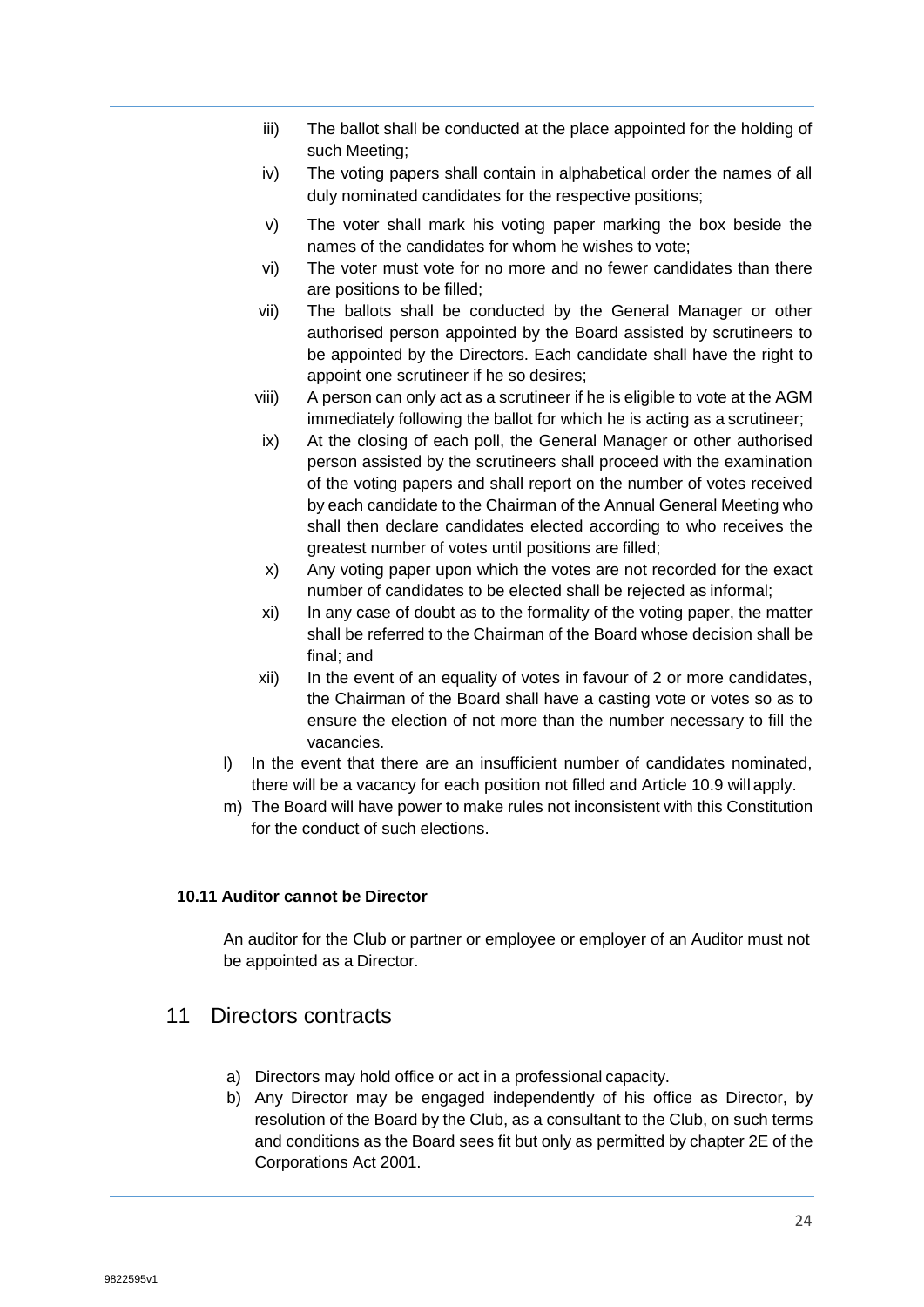### <span id="page-24-0"></span>12 Powers and duties of Directors

### <span id="page-24-1"></span>**12.1 Powers of Directors**

- a) The Board will have sole charge of all affairs of the Club and will govern the business of the Club.
- b) The Board has the power to delegate its powers to the General Manager or to sub-committees as it thinks fit.

#### <span id="page-24-2"></span>**12.2 Power to borrow or raise money**

Without limiting the generality of Article 13.1, the Board may exercise all the powers of the Club to borrow money, to charge any property or business of the Club or all or any of its uncalled capital, to issue debentures or give any other security for a debt, liability or obligation of the Club or of any other person.

### <span id="page-24-3"></span>**12.3 Additional powers**

In addition to powers given to the Board elsewhere in this Constitution the Board will also have power, from time to time, to make and adopt, alter, repeal and enforce rules policies and procedure not inconsistent with this Constitution as may be necessary for the proper conduct and management of the Club and regulation of its affairs and in particular but without limiting the generality thereof it may regulate:

- a) the terms and conditions of appointment of officers and paid staff of the Club and the conduct of such persons;
- b) the conduct of Members of the Club in relation to one another and to the servants of the Club;
- c) the procedure or order of business of meetings of the Club and Board not elsewhere prescribed in this Constitution; and
- d) the terms as to payment or otherwise of admission to members to participation in the benefits of any of the privileges of the Club and the use by or supply to the members of any of the property of the Club.

#### <span id="page-24-4"></span>**12.4 Limitation of Directors**

The Board has no power to declare a dividend.

### <span id="page-24-5"></span>13 Management

#### <span id="page-24-6"></span>**13.1 Bank authorised signatories**

All cheques, promissory notes, bankers drafts, bills of exchange and other negotiable instruments and all receipts for money paid to the Club, will be signed, drawn, accepted, endorsed or otherwise executed, as the case may be by such persons and in such manner as the Board from time to time determines.

### <span id="page-24-7"></span>14 Proceedings of Directors

### <span id="page-24-8"></span>**14.1 Board Meetings**

The Directors may meet together for the dispatch of business and adjourn and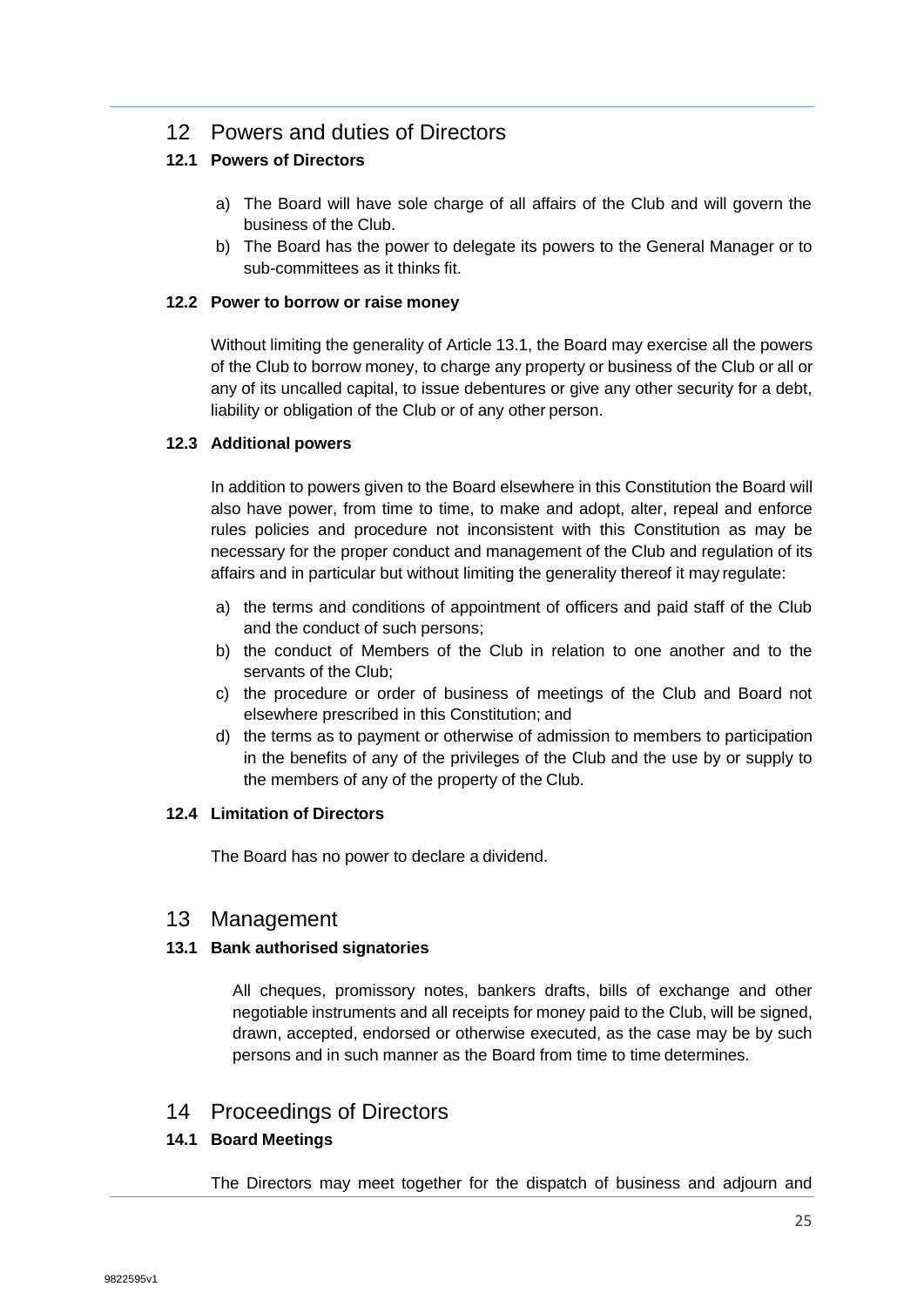otherwise regulate their meetings as they think fit. The Chairman of the Board may at any time, and the General Manager or other Delegate of the Board will on the requisition of a Director, convene a meeting of the Directors.

#### <span id="page-25-0"></span>**14.2 Notice of Board Meetings**

Reasonable efforts must be made to provide adequate notice of a Board meeting to every Director except a Director on leave, of the place, date and hour of every meeting of the Board.

#### <span id="page-25-1"></span>**14.3 Omission to Give Notice**

The failure or accidental omission to send a notice of a meeting of the Board to any Director or the non-receipt of such a notice by any Director does not invalidate the proceedings or any resolution passed at the meeting.

#### <span id="page-25-2"></span>**14.4 Chairman of the Board to act as Chairman of Board Meetings**

The Chairman of the Board chairs Board meetings unless he is not present or is unable or unwilling to do so. If the Chairman of the Board does not chair a Board meeting, the Directors present must elect one of their number to do so.

#### <span id="page-25-3"></span>**14.5 Quorum for Board Meetings**

- a) A majority of Directors constitutes a Quorum.
- b) Each Director not present at the original meeting must be given adequate notice of any adjourned meeting.

#### <span id="page-25-4"></span>**14.6 Conduct of Board Meetings**

A Director will be regarded as present at the meeting if the meeting is conducted by telephone or other electronic means of conferring, that the Director is able to receive communication of the proceedings of the meeting and to be able to communicate in a reasonable way to all others attending the meeting.

#### <span id="page-25-5"></span>**14.7 Resolution determined for majority**

Subject to this Constitution, questions arising at a meeting of Directors will be decided by a majority of votes of Directors present and voting.

#### <span id="page-25-6"></span>**14.8 Election of Office Bearers**

- a) At the first meeting of the Board following an AGM, the Directors must:
	- i) First, elect one of their own as the Chairman of the Board of the Club until the next AGM; then
	- ii) the Directors must elect one of their own to act as the Vice-Chairman of the Club until the next AGM; then
	- iii) the Directors must elect one of their own to act as the Secretary of the Club until the next AGM; then
	- iv) the Directors must elect one of their own to act as the Treasurer of the Club until the next AGM.
- b) A Director may not be elected to one of the positions in Article 14.8 (a) unless he has previously, and within 5 years, served on the Board as a Director for at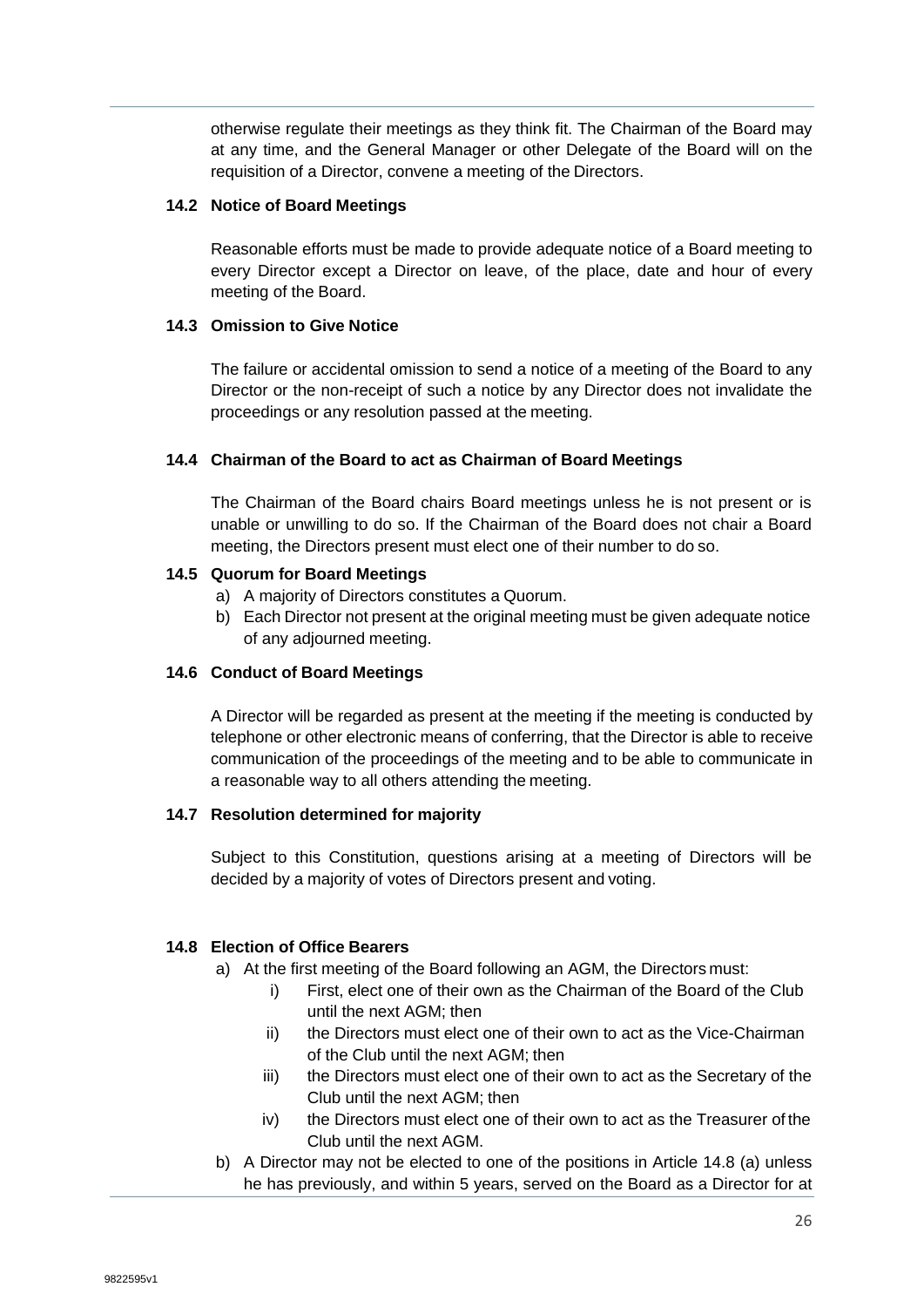least one year unless there is no Director with that qualification willing and able to nominate for that position.

- c) The Executive of the Board shall consist of the following positions:
	- i) The Chairman;
	- ii) The Vice-Chairman;
	- iii) The Secretary; and
	- iv) The Treasurer.

The Executive Committee of the Board shall operate in accordance with the specific written delegated authority of the Board.

#### <span id="page-26-0"></span>**14.9 Casting Vote**

At a meeting of the Board, in the case of an equality of votes, the Chairman, in addition to his deliberative vote (if any) has a casting vote.

#### <span id="page-26-1"></span>**14.10 Validity of acts of Directors**

All acts done by any meeting of the Directors or of a Sub-committee of Directors or by any person acting as a Director, notwithstanding that it is afterwards discovered that there was some defect in the appointment of a person as a Director, or to act as a Director, or that a person so appointed was disqualified, are valid as if the person had been duly appointed and was qualified to be a Director.

### <span id="page-26-2"></span>15 Indemnification of Officers of the Club

Every Director and officer of the Club will be indemnified out of the property of the Club against any liability by him in his capacity as a Director or officer in defending any proceedings, whether civil or criminal, in which judgement is given in his favour or in which he is acquitted or in connection with any application in relation to any such proceedings in which relief is under the Law granted to him by the Court.

### <span id="page-26-3"></span>16 Minutes to be kept

The Board will cause minutes to be duly entered in books provided for that purpose:

- a) of the names of the Directors present at each meeting of the Board and of any Committee;
- b) of all orders made by the Board and any Committee; and
- c) of all resolutions and proceedings of general meetings and of meetings of the Board and any Committee.

Any such minutes of any meeting of the Board or of any Committee or of the Club, if purported to be signed but the Chairman of such meeting or by the Chairman of the next succeeding meeting, will be evidence of the matters stated in such minutes and such minutes will be entered in the relevant books within one month after the relevant meeting is held.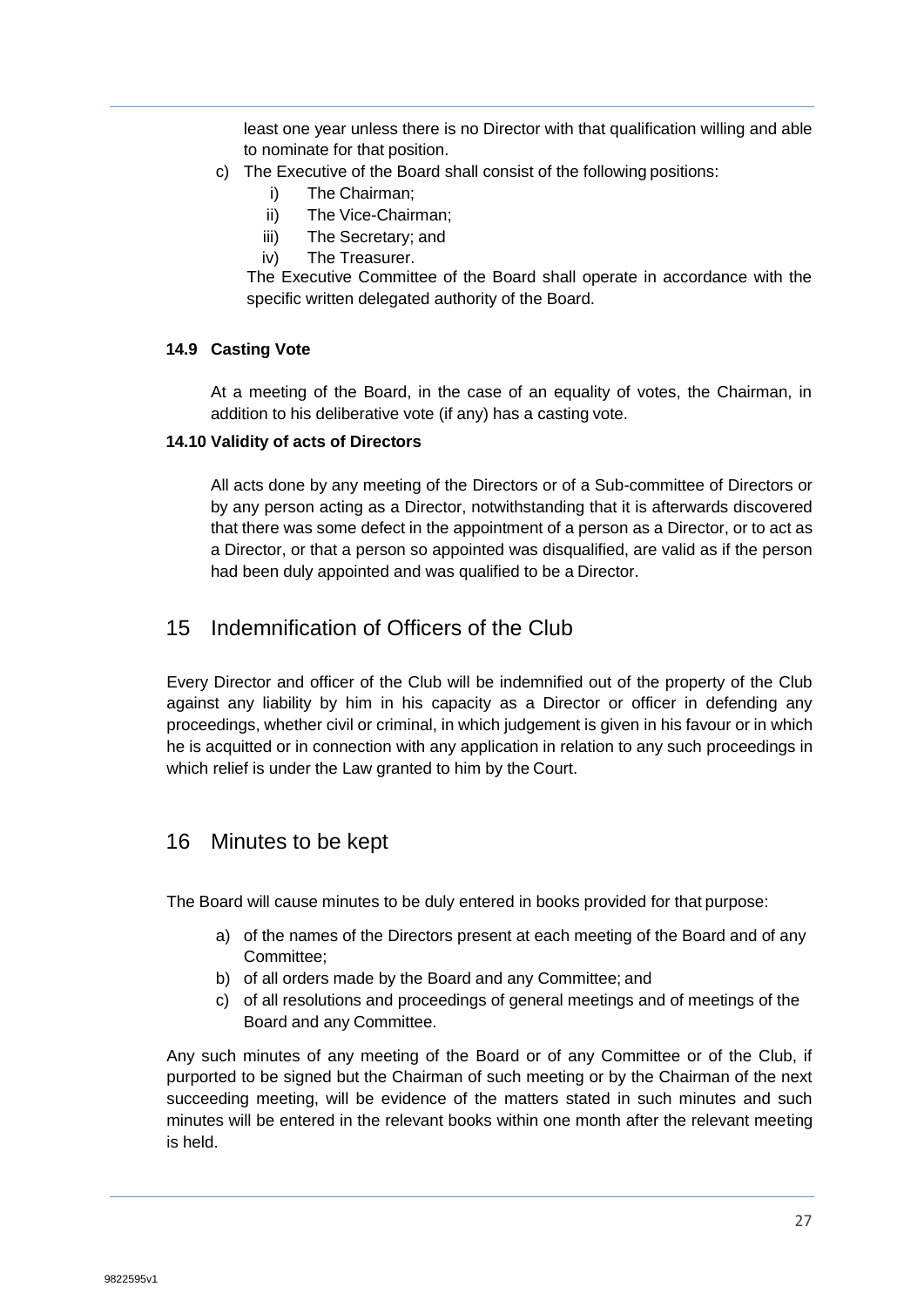### <span id="page-27-0"></span>17 Inspection of records

#### <span id="page-27-1"></span>**17.1 Board to determine access**

The Board will determine whether and to what extent, and at what time and places and under what conditions, the accounting records and other documents of the Club or any of them will be open for the inspection of Members other than Directors.

#### <span id="page-27-2"></span>**17.2 Right to inspect**

A Member other than a Director does not have the right to inspect any document of the Club except as provided by the Law or authorised by the Board.

### <span id="page-27-3"></span>18 Accounts

#### <span id="page-27-4"></span>**18.1 Accounting records**

The Club will keep such accounting and other records of the business as it is required by the Law.

#### <span id="page-27-5"></span>**18.2 Accounts conclusive**

The Financial Statements of the Club when audited and approved or receivedby a General Meeting at which it is presented will be conclusive except as regards any material error discovered in it within three months next after its approval or adoption. Whenever any material error is discovered within that period the accounts forthwith be corrected and then it will be conclusive.

### <span id="page-27-6"></span>19 Auditor

A properly qualified auditor or auditors shall be appointed and the remuneration of such auditor or auditors fixed by the Board. The auditor's duties shall be regulated in accordance with the Act, or if no relevant provisions exist under the Act, in accordance with generally accepted accounting principles and/or any applicable codes of conduct.

### <span id="page-27-7"></span>20 Winding up

#### <span id="page-27-8"></span>**20.1 Surplus property after winding up**

Upon the winding up or dissolution of the Club, if any property whatsoever remains after satisfaction of all its debts and liabilities, the property will not be paid or distributed amongst the Members but will be given or transferred to the Welfare Association, provided it is trustee upon trust for recreation and health (welfare) purposes of all that land described as Lot 421 on Crown Plan SL9610 County